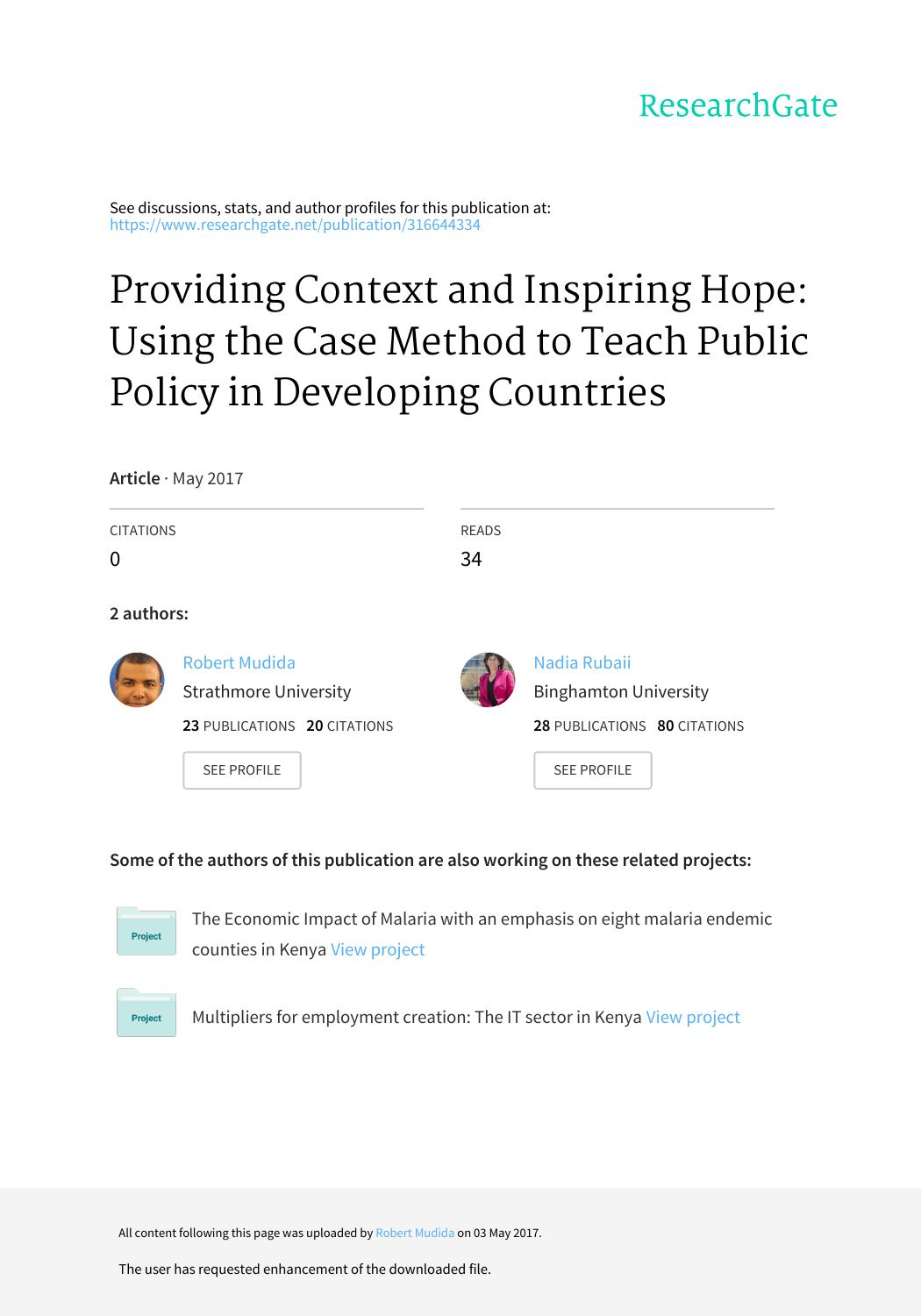# Providing Context and Inspiring Hope: Using the Case Method to Teach Public Policy in Developing Countries

Robert Mudida

*Strathmore University, Nairobi, Kenya*

Nadia Rubaii

*Binghamton University, State University of New York*

#### ABSTRACT

This article asks: What makes for good cases when teaching public policy in a developing country? How important is geographic proximity relative to other factors in determining relevance? Building on literature about the unique public policy needs in developing countries and the case method as a pedagogical tool, and using a survey from a program that serves midcareer professionals in Nairobi, Kenya, the authors find the following to be key criteria for case selection: being set in a comparable developing country context; representing a similar array of public problems as the local context; demonstrating alternative public policy approaches to achieve progress; and inspiring optimism and hope by virtue of overcoming barriers. The authors share information on two cases that students identified as best meeting these criteria, one set in Asia (Singapore) and the other in Latin America (Colombia).

#### **KEYWORDS**

Case methodology, developing countries, comparative policy studies, Africa, Asia, Latin America

Case studies are a pedagogical tool used in many public policy programs around the world. They help students experience the types of problems they are likely to face as public policy professionals. The goal of using case studies is to consider an interesting situation that requires a creative response. In a typical public policy program, cases include some combination of local, regional, and international cases, depending on the program's priorities. An underlying assumption of using international cases is that

different regions of the world face similar public policy problems and thus there are opportunities to learn from each other. But context matters; there is often concern about whether students will be able to discern the applicable versus unique aspects of a case. The problems in international cases may occur in contexts distinct from where the cases are used, raising the question of whether lessons apply to the local context. Can specific policy actions in response to corruption in Asia or public transit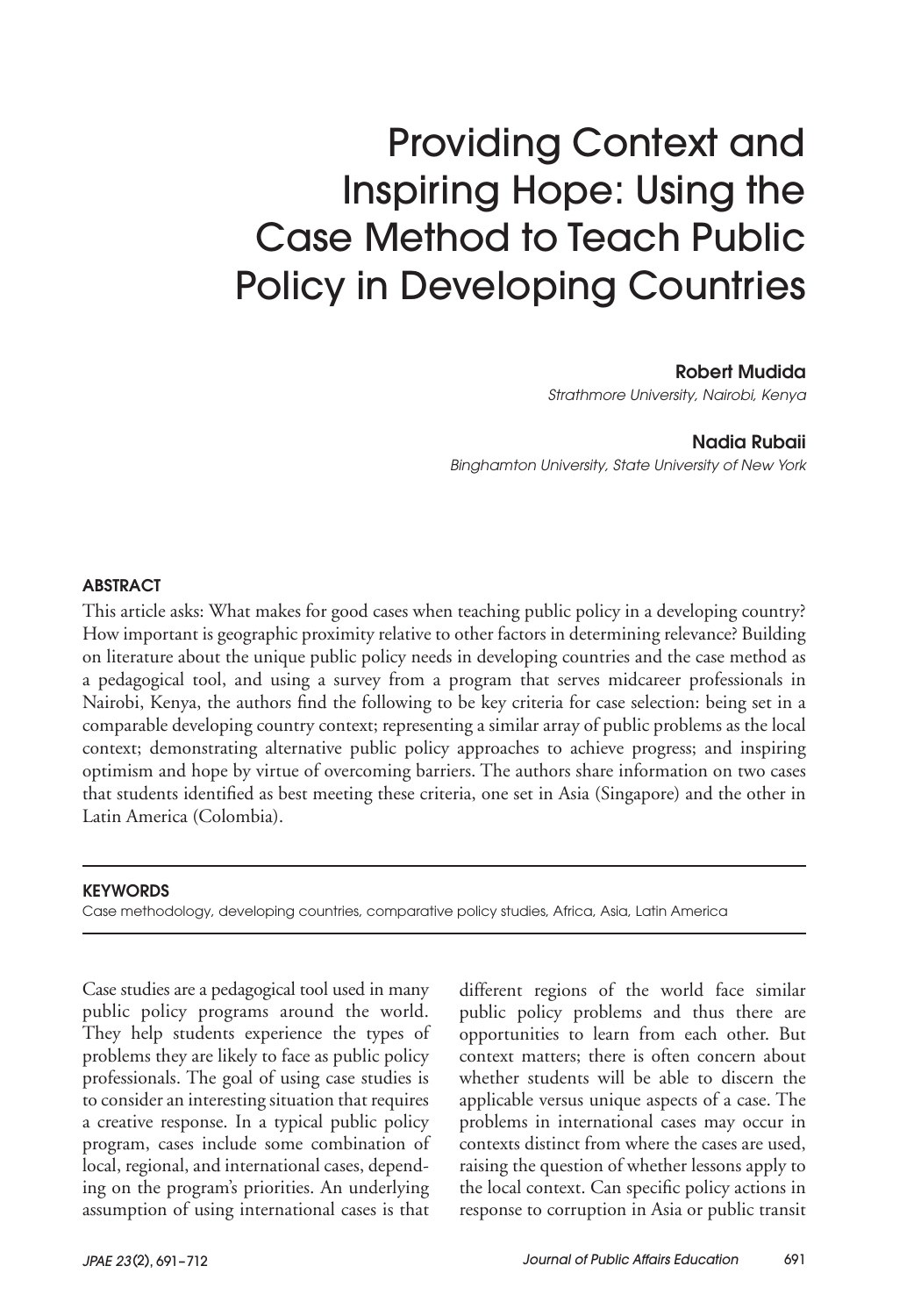challenges in Latin America be replicated in the Kenyan context? Is the broad process of addressing the problems in such cases more critical than their detailed handling? In other words, what is the best way to use international cases in public policy programs, particularly in developing countries, so as to enhance the effectiveness of using cases? Do international cases serve a different purpose than more local ones? Do students recognize and value the role of international versus local cases differently?

This article is situated within the existing literature on public policy challenges in developing countries and the separate literature on the case method as a proven pedagogical approach. Our research site is the Master of Public Policy and Management (MPPM) program at Strathmore University in Nairobi, Kenya. We present results of surveys conducted with faculty and students affiliated with the program during its first two years of operation, and then we share our recommendations for how to maximize the benefits of international cases, noting two cases that have been particularly effective and summarizing important case selection criteria.

# PUBLIC POLICY CHALLENGES IN DEVELOPING COUNTRIES

The simple division of the world into developed and developing countries is a common but imperfect and imprecise categorization. Even states classified as developed aspire to improve quality of life for their citizens and hence have not yet achieved their full potential. In addition, major disparities exist among developing countries; for example, between low-income countries in Sub-Saharan Africa and South Asia and the upper middle-income countries in East Asia and Latin America (Todaro & Smith, 2015). Common characteristics of developing countries are lower standards of living, productivity, human capital, industrialization and manufactured exports, along with higher levels of inequality and absolute poverty. Developing countries are also characterized by greater social fractionalization, larger rural populations, more rapid migration to cities, underdeveloped financial and other markets,

and low-capacity institutions as a colonial legacy (Todaro & Smith, 2015).

Poverty is the condition of insufficient levels of income to provide basic necessities such as food, water, shelter, education, medical care, and security. Absolute poverty, as measured by a head-count index represented by the proportion of a country's population living below the poverty line, exists to some degree in both developing and developed countries (Todaro & Smith, 2015). The more dramatic distinction is the total poverty gap present in developing countries. The total poverty gap is the sum of the difference between the poverty line and actual income levels of all people living below that line (Perkins, Radelet, & Lindauer, 2013); it is effectively a measure of *how* poor and destitute the poor are within a country.

Income and poverty levels, while important, are not the only measures of development. Sen (1999) argues that the goal of development is to expand the capabilities to people to live the lives they choose to lead. Other factors include measures of quality of life for diverse populations (the young and old, the ill, the disabled) and variations in social climate (e.g., the impact of crime, civil unrest, and violence). Other scholars explain differences in development as arising from whether countries developed extractive or inclusive institutions (Acemoglu & Robinson, 2012). Extractive institutions exist when the rules of the game benefit a small elite rather than the masses. Inclusive institutions, in contrast, benefit a broad section of society (Acemoglu & Robinson, 2012). Politically, many developing states have largely extractive institutions and struggle to transition to more inclusive institutions. Challenges exist in making this transition, particularly because elite groups with vested interests in the status quo resist fundamental changes in institutional structures that could adversely affect them.

Public policy in developing countries suffers from several unique challenges relative to their more developed counterparts. Developing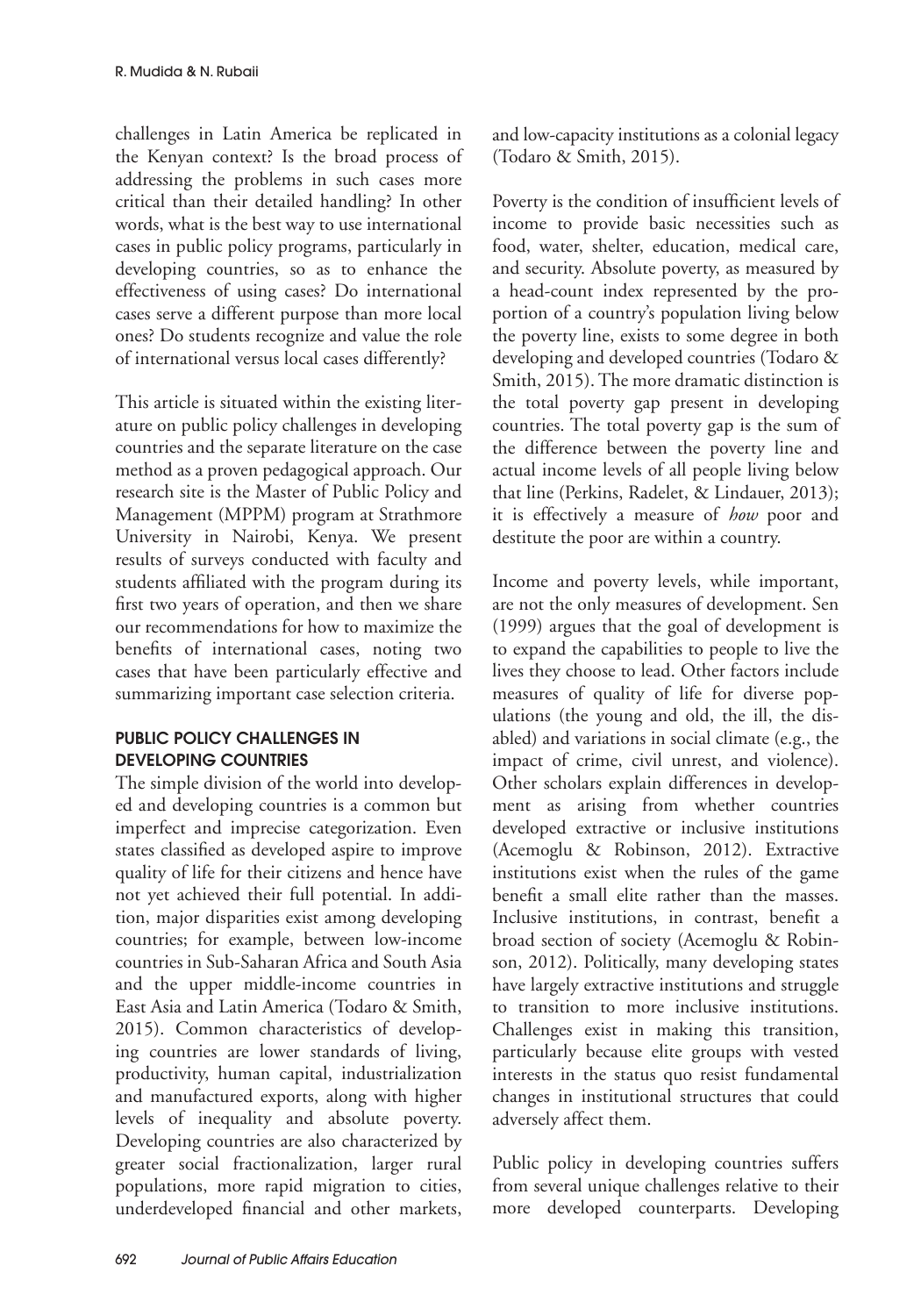states have much larger numbers of illiterate, poorly educated people and, on average, a much younger population (Cloete & de Coning, 2015). In many developing countries, there is a large gap between the demands for change and the capacities of government institutions to fulfill those demands. With their lower *per capita* incomes, economies often based on subsistence agricultural activities, and mineral extraction and production as the main industrial activities, developing countries are limited in their capacities to respond (Cloete & de Coning, 2015).

In many developing countries, the responsibilities of governments have changed considerably over the past two decades, shifting power and responsibility for service provision from the central government to localities. Decentralization is a key trend in many developing states in Africa, Latin America, and Asia, and scholars usually portray it as an important aspect of participatory democracy and increased accountability to the citizenry (Bardhan & Mookherjee, 2006). Decentralization has dramatically increased the number of policy players in regional and local governments (Morse & Struyk, 2006), although there are vast differences in the pace of decentralization reforms across developing states. Decentralization can be a way of achieving more inclusive institutions, but many developing states still have a long way to go in achieving effectively functioning decentralized institutions. The role of public policy education within a developing country in the midst of decentralization is thus, in part, to help students develop the knowledge and skills necessary to increase the capacities of their local governments. The case method offers one mechanism by which to advance that goal by offering potentially valuable lessons from comparative public policy.

# THE CASE METHOD

Within professional disciplines, there is widespread recognition that teaching methods and course content must be relevant to the work contexts of practicing professionals and must help such professionals develop the skills

needed to solve complex problems. Interactive and engaged methods of teaching are preferable to the traditional lecture approach. Similarly, course content that incorporates practical, real-world examples is more useful than an entirely theoretical and conceptual focus. As such, the case method pedagogy has experienced growing popularity in many disciplines (Kimball, 1995), including the fields of medicine (Barrows & Tamblyn, 1980), business (Spangler McBride, 1984), education (Merseth, 1991, 1996), public administration (Feldman & Khademian, 1999), and public policy (Chetkovich & Kirp, 2001).

Cases are "a vehicle by which a chunk of reality is brought into the classroom … [and a] record of complex situations that must be literally pulled apart and put together again before the situations can be understood" (Lawrence, 1953, p. 215). The case method has proven an effective means of enhancing the application of theory to practice (Christensen & Carlile, 2009; Michel, Carter, & Varela, 2009), critical thinking (Salemi, 2002; Michel et al., 2009), and creativity (Salemi, 2002). In the field of public administration and public policy, the case method has helped students engage in systematic assessment of options and strategic decision making (Feldman & Khademian, 1999), apply ethical principles (Winston, 2000), and practice collaboration (Morse & Stephens, 2012). In public policy classes in particular, professors credit cases with helping illustrate that the real world of policy process cannot be fully understood as an exercise in "rationality, objectivity, and economics" but rather is also greatly influenced by "politics, subjectivity, and democracy" (Foster, McBeth, & Clemons, 2010, p. 517).

Cases differ in scope, purpose, and complexity, and they may be presented in a variety of formats. Conventionally, they are in written form prepared specifically for use in a teaching context, but they can also include videos and other media as well as descriptions or analyses written for other purposes that can be adapted to the classroom. The most well-known and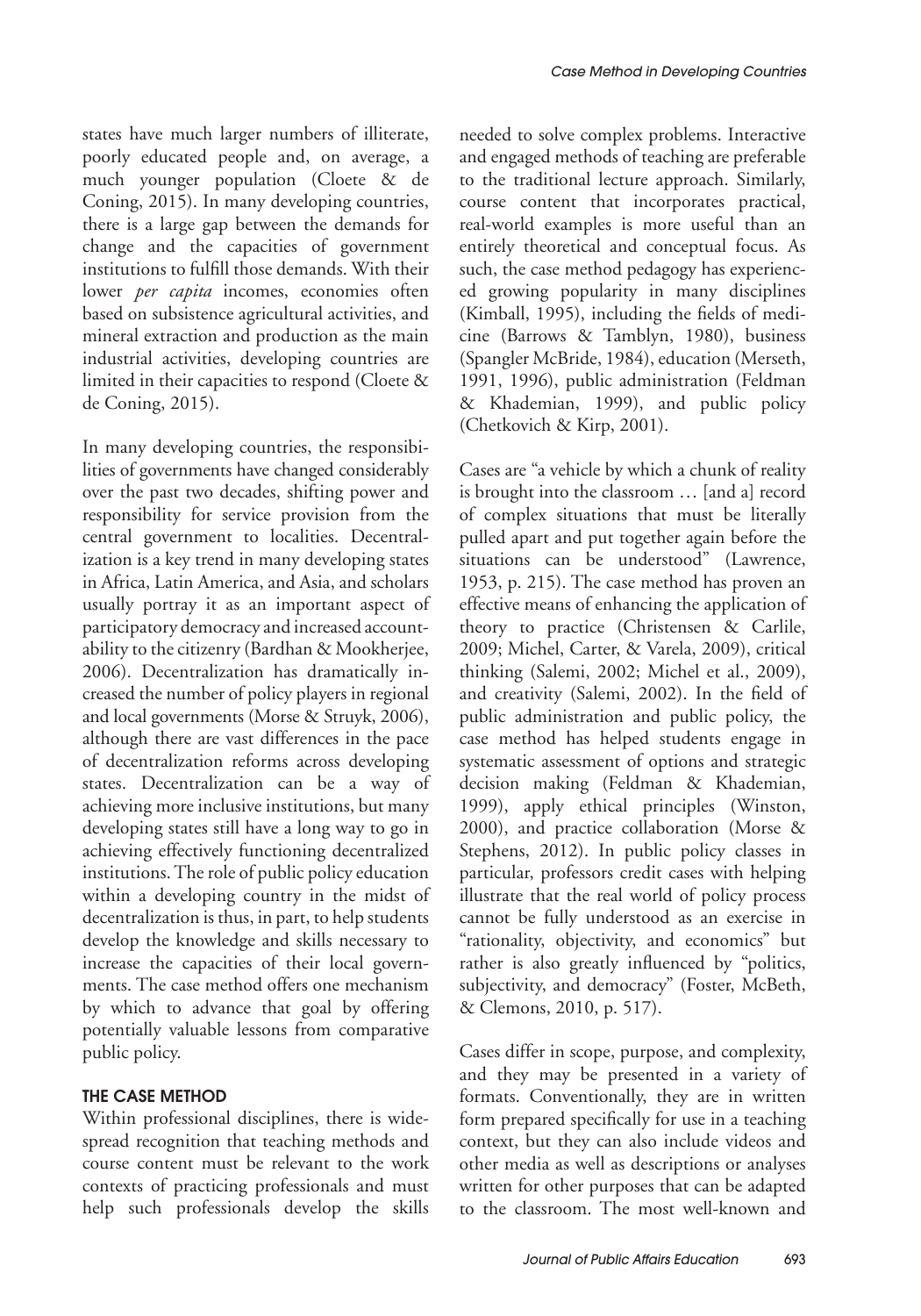extensive case banks that serve public affairs educators are based in the United States, including those at the Harvard Business School, the Harvard John F. Kennedy School of Government, the University of Washington Electronic Hallway, and the University of Minnesota Hubert Project. Case banks are starting to develop in other countries and regions, but they are not as well established and many regions lack such resources. The U.S. case banks provide access to fully packaged cases, including clear learning objectives, instructional guides, and supporting materials. Individual instructors can also develop cases, bringing together materials from multiple sources (media reports, current policy debates, published studies, etc.). The scope of a case may be limited to a single individual, decision, policy, or organization, or it may extend to an entire community, region, or nation. Instructors can present students with information about a case all at once or gradually, in phases (Morse & Stephens, 2012).

In selecting a case to use in a class, key considerations include ensuring that it is relevant and comparable to the context in which students live and work, that it is engaging and challenging, and that it is clearly linked to instructional goals (Kim et al., 2006). The best cases are not hypothetical or fictional but rather rely on careful research and study of a realworld situation (Merseth, 1996). Cases should encourage critical thinking by forcing students to weigh facts and opinions, identify normative or ethical issues, and identify alternatives available (Gini, 1985). Cases set in the same city, country, or region as students offer the clear advantage of contextual relevance, but such cases may offer fewer opportunities to learn from experiences elsewhere. Such experiences based on comparative public policy may offer innovative solutions from other jurisdictions that could be adapted to the local context.

Comparative cases have value when teaching in a cross-national context, allowing students to assess the extent to which problems or solutions from one country apply to another, but only if such cases maintain sufficient contextual relevance. Referring to the unique political and social circumstances facing Colombia after more than 50 years of armed conflict and in the midst of an active peace process, Careaga, Rubaii, & Leyva (2016) suggest that the cases available through existing case banks are of limited relevance. For many developing countries, the multitude of cases set in the United States and western Europe are interesting but offer few transferable lessons, especially because the institutional and social contexts of these cases differ widely from those in developing states.

# USING THE CASE METHOD IN A DEVELOPING COUNTRY CONTEXT

In light of the unique public policy challenges facing developing countries, and the established literature on the importance of contextual relevance for the effectiveness of the case method, the focus of our research is examining what makes a case relevant and to what extent geographic proximity should be an important consideration. Our research takes place in a master's-level program at a private university in Nairobi, Kenya, that relies heavily on cases in all its required classes. We turn first to the country and program contexts, which are important for understanding the results of the survey data we collected.

# The Kenyan Context

On December 12, 1963, Kenyans celebrated independence from British colonial rule, anticipating a prosperous future. The Independence Constitution adopted at that time was subsequently amended 38 times, resulting in such dramatic changes that ultimately the amended constitution's values and orientation differed considerably from its original version, despite technically maintaining legal continuity (Constitution of Kenya Review Commission, 2005). Rulers in Kenya in the several decades following independence adopted constitutional provisions that enabled them to reign without significant obstacles or restraints. In Kenya, like in many other African states, an overriding aim in the early post-independence period was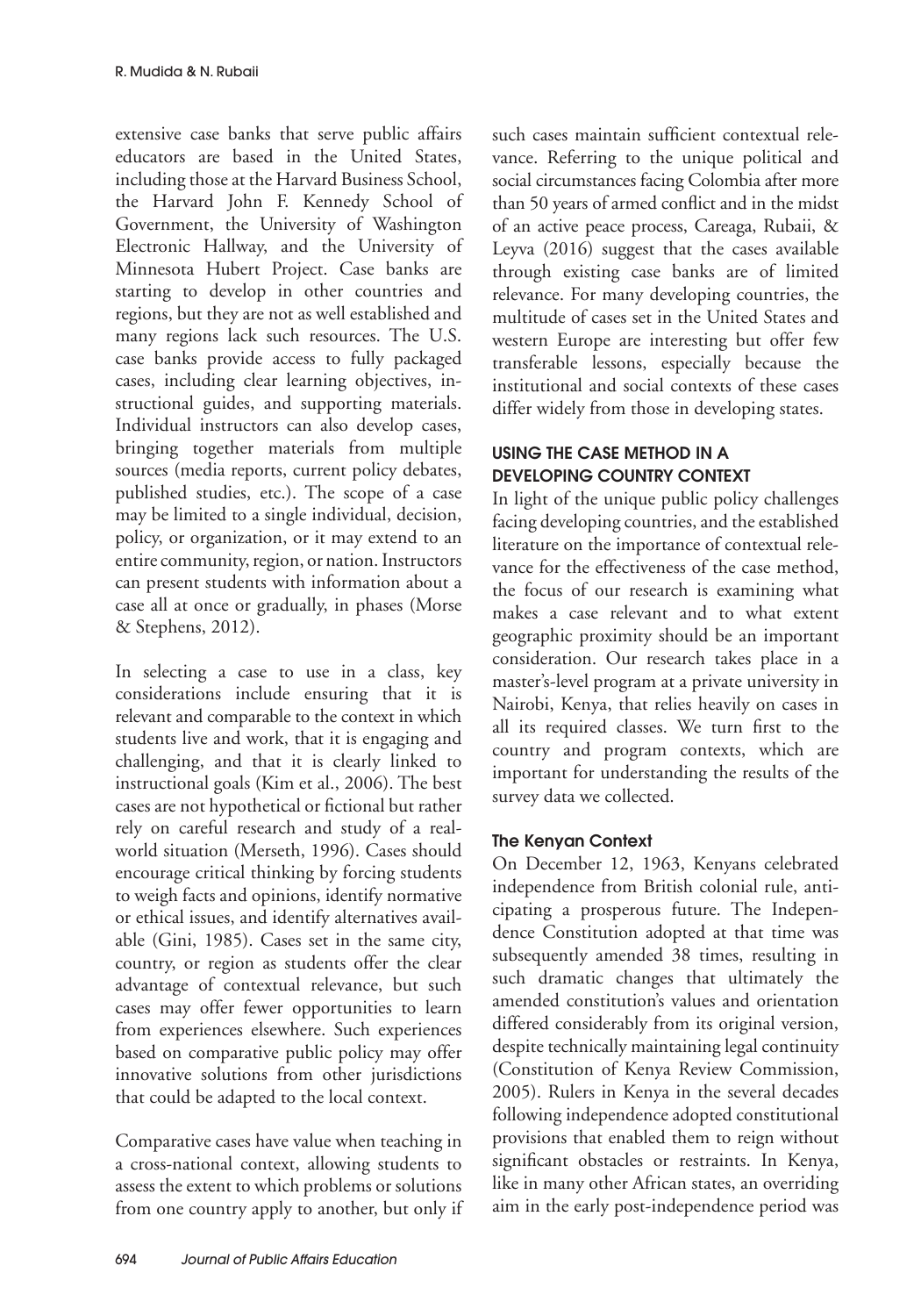to create a political order more congenial to the group in power. Ethnicity has proved to be a powerful force in national politics since independence (Branch, 2011), and the centralization of power continued in the 1970s and 1980s.

In the early 1990s, however, strong demands for constitutional reforms began in Kenya. These demands must be understood against the backdrop of broader changes in the global and African context. Pressures for reform were not unique to Kenya but rather part of a global wave of democratization and constitutional reform after the collapse of the Union of Soviet Socialist Republics (USSR) and its satellite states in the late 1980s and the consequent realignment of geopolitical relations in the post–Cold War era. This led to a spread of liberal ideas about state organization, thus challenging the ideology of the developmental state that was still prevalent among the African elite. A consequence of this trend was the opening up of political space for internal dialogue in most African countries, including in Kenya, which led rapidly to pressure for constitutional reform (Constitution of Kenya Review Commission, 2005).

In August 2010, a referendum approved a new constitution in Kenya, providing for a devolved system of government. This marked the culmination of several decades of struggle in Kenya's evolution from a highly centralized state that had engendered many constitutional conflicts to a more decentralized one (Mudida, 2015). Decentralization efforts in Kenya continue to face major implementation challenges, and strong tensions exist between the national and county governments. As such, the intended benefits of decentralization have yet to be realized in Kenya. The lingering challenges facing the Kenyan government include developing an accountable and effectively functioning decentralized system, reducing poverty, creating employment, improving education and health for long-term human capital development, and enhancing economic growth and competitiveness (World Bank, 2013).

### The Program Context

Initiated in 2012, the Master in Public Policy and Management program at Strathmore University was established in direct response to the new needs of government under the Constitution enacted in 2010. The program attracts students from government, international organizations, nongovernmental organizations, and the private sector, who proceed as a full-time cohort, taking classes in the evenings to accommodate work schedules. Housed within the Strathmore Business School, the MPPM program embraces the school's emphasis on the case method as a central pedagogical approach. The MPPM program strives to prepare exceptionally talented individuals from all sectors who will contribute to improved public policy and quality of life in Kenya and throughout Africa. Students need to develop practical problem-solving skills suited for a rapidly changing world, and the case methodology, drawing on both local and international cases, is a deliberate program element intended to support that goal.

In light of increasing globalization and the consequent interconnectedness of public policy problems, the Strathmore program expects students to develop a global outlook in their analyses. The program therefore emphasizes teaching comparative public policy and uses international case studies to enhance students' global level of analysis and comparative skills. To achieve these diverse but interrelated objectives, faculty must be clear about what using international cases can and cannot achieve, explicitly addressing what lessons and policy elements are most likely transferable from international cases to the local context. The MPPM program encourages full-time Kenyan faculty to use international cases where appropriate but also incorporates international guest faculty, who bring outside experiences and perspectives and are expected to utilize cases from outside of Africa.

# **METHODOLOGY**

We developed two survey instruments to gather feedback from faculty and students affiliated with the MPPM program during its first two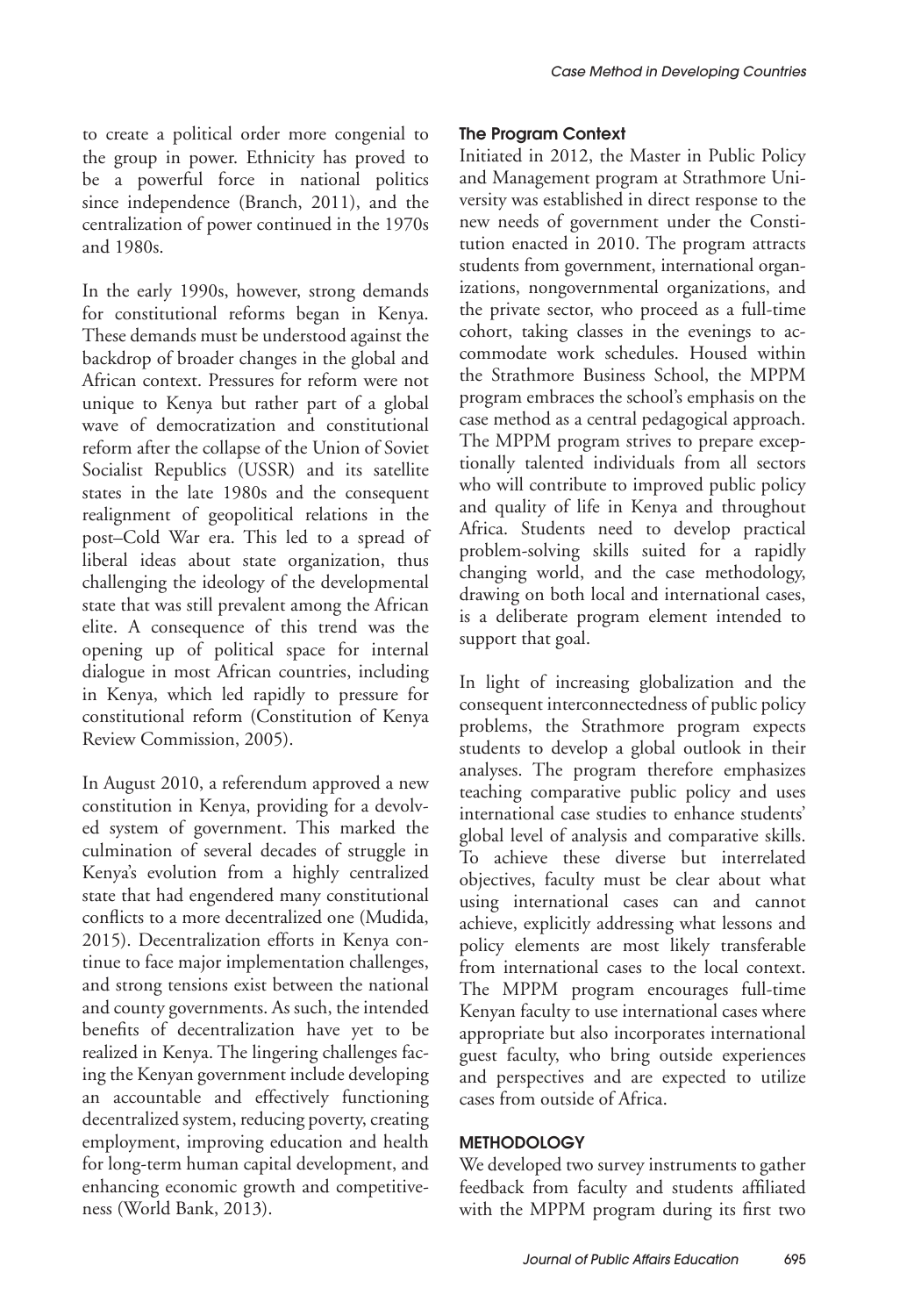years of existence (2012–2013 and 2013– 2014). Both surveys combined closed- and open-ended questions about case experiences as well as solicited basic demographic information about respondents. We asked students to consider their experiences in the MPPM program and to evaluate the interest and applicability of cases from a variety of regions of the world, the relative value of international and local cases, and the characteristics of cases most important to their learning. The survey also asked students to identify the cases they found most useful and interesting and to briefly describe what they valued most about each of those cases. We asked faculty to report and reflect on their experiences using local and international cases and to evaluate these cases' relative usefulness. The survey also asked them to identify the criteria they used to select cases for teaching. We asked both groups of respondents to provide basic demographic information and report on the extent of their prior international experiences. The appendix presents a summary of questions asked in the student and faculty surveys.

In designing the surveys, we were attentive to the possibility for misunderstandings and inconsistencies in use of the terms *case* and *international case*. We wanted to ensure that as students and faculty considered their experiences with cases in the MPPM program, they did not only think of formally written cases. For the purposes of our research, we defined a case as follows:

A case is defined as a study of a particular situation, policy decision, or program set in a specific location. Cases are generally written but may also be presented in the form of video, oral presentation by the instructor, or some combination of forms. The key is that they are presented with sufficient detail so as to allow student discussion and analysis of the circumstances, the challenges, and the lessons learned.

Because there are so few cases set explicitly within Kenya, we expanded our notion of local

cases to include the larger geographic region. Thus, for the purposes of the survey, local cases included those from Kenya and sub-Saharan Africa (abbreviated as K/SSA) and international cases included "any case from a country outside of Sub-Saharan Africa." We use these same definitions throughout this article.

We administered the surveys during a two– month period from March 16 through May 15, 2015. We distributed and collected student surveys during one first-year and one secondyear class; we distributed faculty surveys to teachers in their offices, and we collected them in person for the Nairobi-based faculty and the one visiting professor in residence during the survey period and via e-mail for the other international faculty. The student and local faculty surveys were anonymous by virtue of being collected in a single envelope without personal identifying information. The surveys received from international faculty initially were associated with the identifying e-mail address but we then entered responses into a database without identifying information. We received a total of 49 surveys from the MPPM students and 11 from faculty, representing response rates of 94% and 92%, respectively.

The faculty respondents include individuals relatively new to the profession (four who had fewer than five years of teaching experience) and seasoned instructors (five who had more than 10 years of experience); and six Kenyan nationals who have positions of various ranks at the university and five international faculty from three countries outside of Africa who were guest lecturers in the MPPM program during its first two years. More than 80% of faculty respondents (9 of 11) have extensive international experience, having studied, worked, or lived for extended periods on a continent other than Africa; and all have some experience outside of Kenya. More than 70% have ongoing research and/or teaching collaborations with colleagues on a different continent.

The student respondents include 26 secondyear and 23 first-year students, and 53% of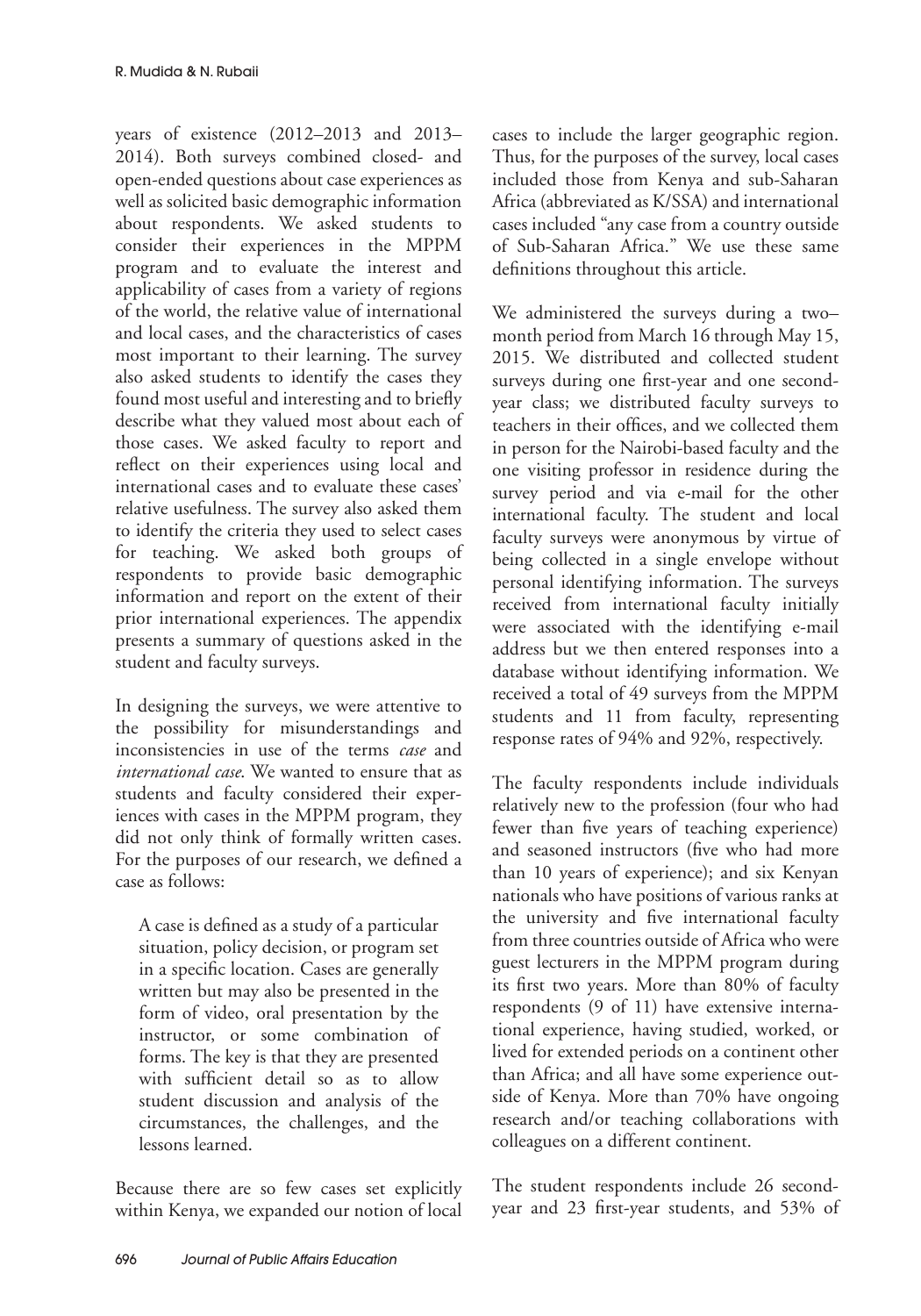them are male. The MPPM program is limited to in-service practitioners and it intentionally recruits from all sectors; thus the employment sector of the respondents is accordingly diverse. Among respondents, 32% report working in the public sector (13% national, 2% county, 17% other government), 28% in civil society (6% Kenyan, 11% international, 11% supranational), 38% in the private sector (23% Kenyan, 15% multinational), and 2% in a higher-education organization. All have at least three years of work experience, and more than 40% have more than 10 years of work experience. Most students (54%) report having had no experience using the case method prior to entering the MPPM program. The students also represent a wide array of undergraduate

disciplines from the social sciences (political science, international relations, environmental studies, community development, law, sociology, communications), business (finance, economics, accounting, business administration, commerce), and the STEM fields (mathematics, civil engineering, computer science). Only two students (4% of respondents) have never traveled outside Kenya, and most (73%) have traveled to countries outside the African continent. An analysis of student responses to the survey questions in relation to gender, sector of work, years of experience, and firstor second-year status did not generate any statistically significant differences, thus the discussion of findings simply refers to students as one group.

FIGURE 1. **Relative Importance of Case Characteristics**



*Note.* Scores represent weighted averages on a 5-point Likert scale in which respondents could select from 1 (not at all important) to 5 (very important).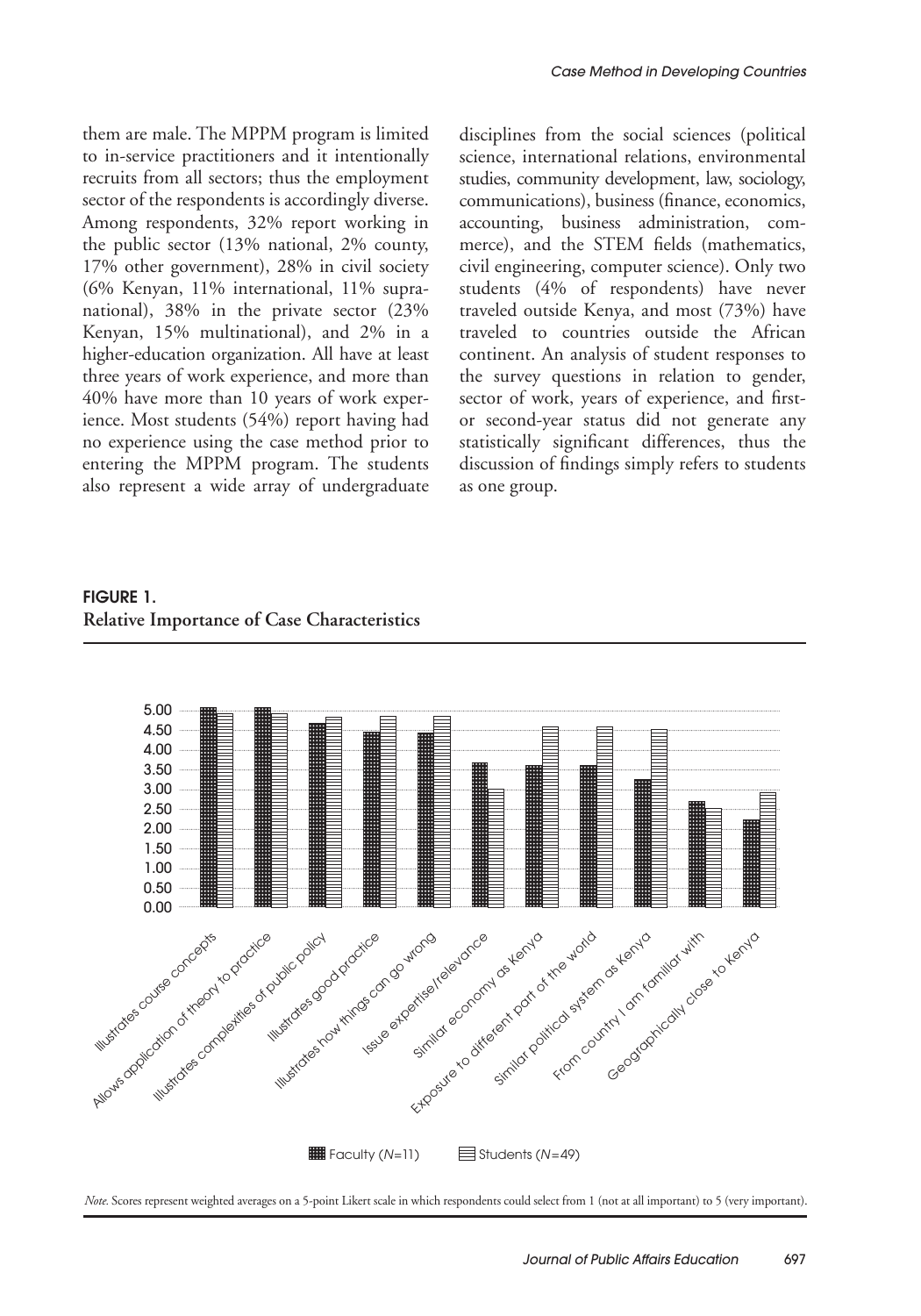# FINDINGS

Since the selection of local or international cases and the approach to incorporating them into the teaching of a class are decisions made by faculty, we start by examining faculty perspectives. Perhaps because it is so explicitly part of the MPPM program's design, all faculty report that international cases contribute to course objectives and 73% consider international cases to be extremely important. In justifying why they use international cases, faculty rate as most important the lessons that can be learned from experiences elsewhere and the need for current and future Kenyan leaders to have a global perspective. Faculty did not identify a lack of good local cases as a driving force for using international cases.

The surveys indicate some interesting similarities and differences in the perspectives of students and faculty. The two groups have relatively similar ideas about what makes for a good case. In selecting cases, faculty rate as most important cases that illustrate course concepts and those that allow students to discuss how theory applies to practice (100% of faculty rate these as "very important"). Also of importance (as measured by the combined ratings of "very important" and "somewhat important") are cases that illustrate the complexities of public policy (91%), good practice (91%), how good ideas can go wrong (91%), and policy issues in which the faculty member has expertise (81%). Criteria that receive more mixed ratings but still garner majority rankings as at least somewhat important are cases from countries with similar economic characteristics as Kenya (72%), ones that expose students to other parts of the world (63%), and those with similar political characteristics as Kenya (54%). Among the least important considerations for case selection are faculty member familiarity with the country (45%) and cases geographically close to Kenya (27%). Student perspectives on the most important criteria parallel the faculty priorities in some areas, as illustrated in Figure 1. Students do, however, place a greater emphasis on cases that expose them to different parts of the world while reflecting economic and political characteristics similar to Kenya.

The priorities expressed by students provide context for the feedback they give on cases from various regions of the world. As shown in Figure 2, international cases from the United States and western Europe are consistently rated lower than cases from Asia and Latin America on almost all criteria, particularly with respect to relevance to Kenya and offering lessons applicable to the Kenyan context. Local cases from Kenya and Sub-Saharan Africa are generally rated quite high on all criteria, but cases from other parts of Africa are evaluated as less valuable than those from Asia and Latin America.

An overwhelming majority of both groups (91% of faculty and 85% of students) perceive local and international cases to be equally valuable, but among those who have a preference for one type or the other, the faculty and students lean in opposing directions (see Figure 3). The one faculty member who deviated from the others deemed local cases to be more important. Among the 15% of students not in the modal category, 87% (13% of all respondents) rated international cases as offering more value to their learning. Comments from both students and faculty indicate that they appreciate that the two types of cases offer different advantages and benefits.

The survey also asked students to identify their three favorite cases. They could choose from the full range of local and international cases to which they had been exposed. Two cases stand out as the clear favorites: one case from Singapore and one from Bogotá, Colombia. More than 40 students listed these cases in their top three, whereas the next most frequently referenced cases received viewer than 10 mentions.

The survey further asked students to explain the basis for each of their top three selections. This provided us with 135 comments ranging in length from a single sentence to two paragraphs (49 students each asked to report on three cases; nine of these students only identified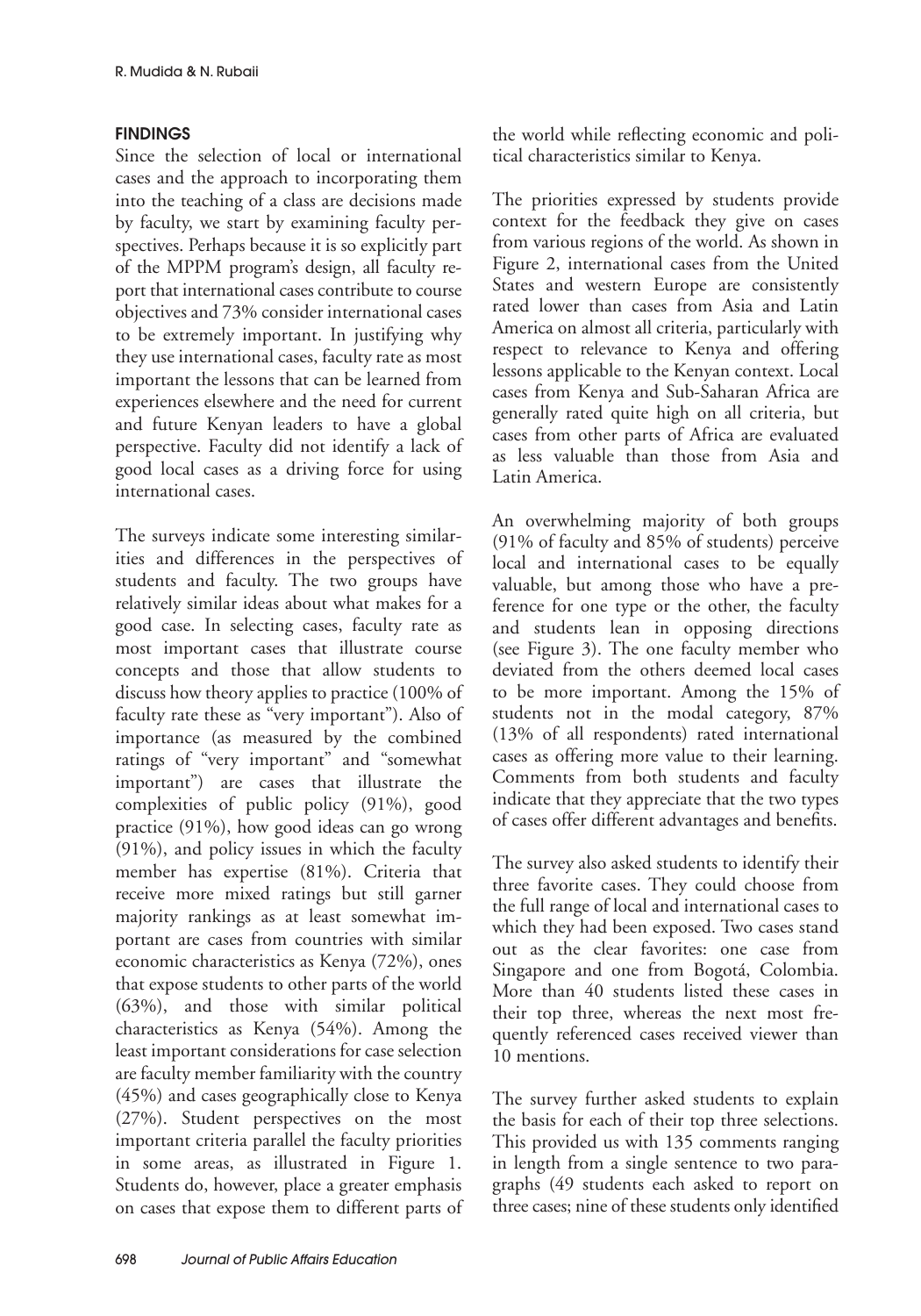

# FIGURE 2. **Student Ratings of Cases by Regions of the World**

two cases, and one student identified the cases without providing a rationale). These comments enable us to more systematically understand student selection criteria. We were able to identify four interrelated themes, or criteria, each of which were referenced between 93 and 130 times. Students' key considerations for valuing a case were (1) being set in comparable developing country contexts; (2) representing a similar array of public problems as their local context; (3) demonstrating alternative public policy approaches to achieve economic, social, and political progress; and (4) inspiring optimism and hope by virtue of overcoming barriers. Student comments about the Singapore and Bogotá cases reflect these themes, and in more than 50 instances student comments reference these characteristics' being absent in the cases they did not find as useful.

Notably, both the Singapore and Bogotá cases dramatically illustrate examples of overcoming even worse conditions than Kenya's current circumstances and thus offer students a sense of hope for positive change in their own country.

In referencing the Singapore case, students indicated that it offered an example of "how a third world country rose up the ranks to be a power economy" or rose "from obscurity to become an Asian Tiger." They were impressed with lessons about "how, in the interests of economic development, a benevolent dictator can be an effective institution in his/her own right provided that the public interest is put first." One student found the case to offer very personal value and referred to the story of Lee Kuan Yew (Singapore's first prime minister) as "particularly inspiring for a young policy professional."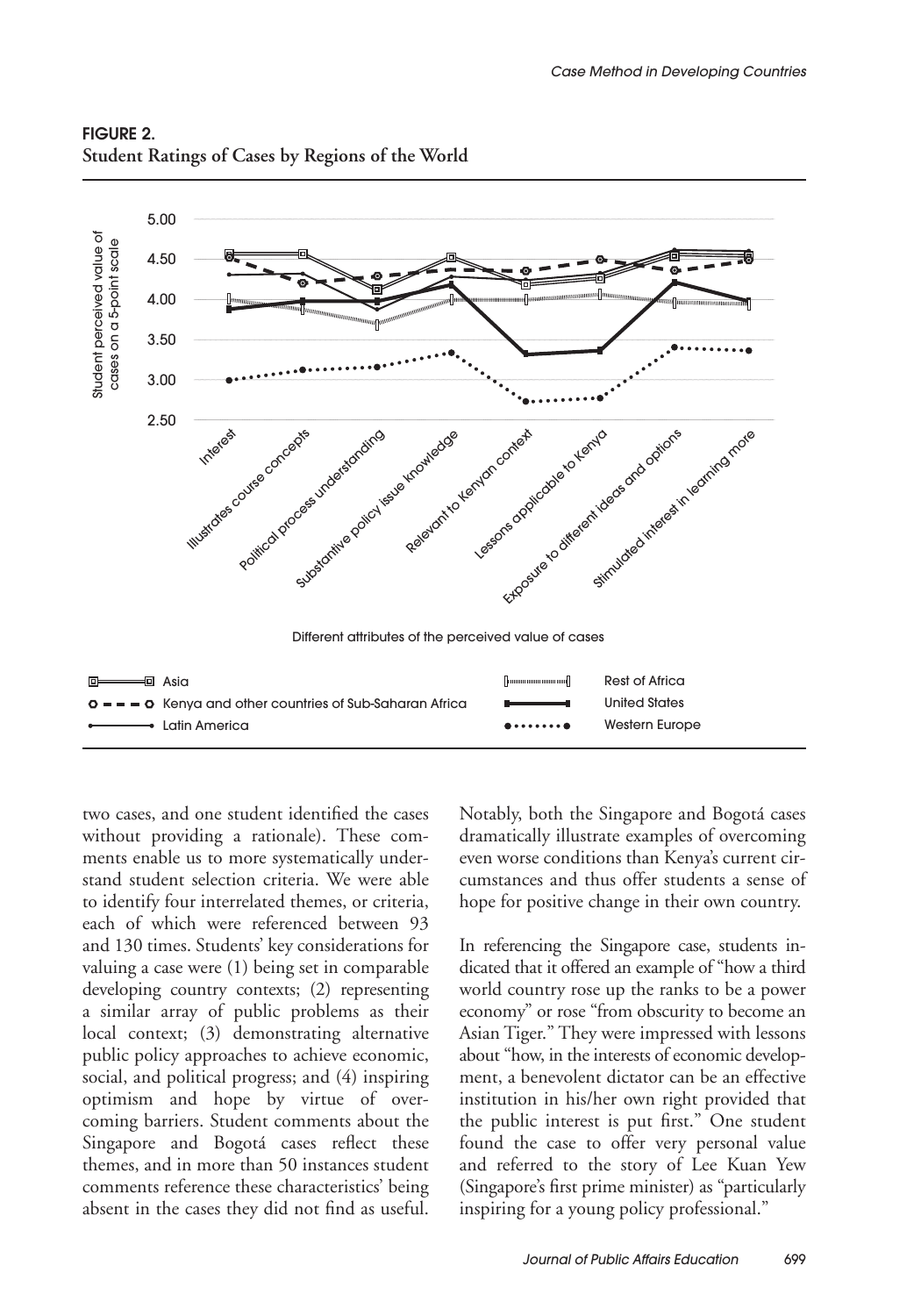

FIGURE 3.

**Faculty and Student Perspectives on the Relative Value of Local and International Cases**

With respect to the Bogotá case, students noted the comparability of problems, including a "chaotic transport system," "traffic jams and pollution," and a "congested, dirty city." They also emphasized the value of seeing Bogotá's "transformation" as offering a "dynamic solution through good governance" that provided "new ideas for how to tackle Kenya's transport problems" and that could serve as "a precedent for Kenya." They further referred to this case's demonstrating the power of "passion to use a simple method to decongest a city." They saw the case of "transformation of the transport system" as "very relevant to the current problems facing Kenya" and said that it showed "how the policies can be contextualized in Kenya to improve real life issues."

# SAMPLE CASES FOR A DEVELOPING COUNTRY CONTEXT

Student comments and faculty experiences suggest that the Singapore and Bogotá cases have potential to maintain relevance and value in other developing country contexts outside of Kenya. Accordingly, we shift our focus now to these two specific cases to illustrate how they were taught and what made them so popular and effective. Our goal is to provide sufficient information for other instructors to use these same cases or to identify and use other cases that would be equally appropriate and effective.

Both cases have been used in a required Strathmore MPPM class titled Theory and Practice of Public Policy. The course is designed to intro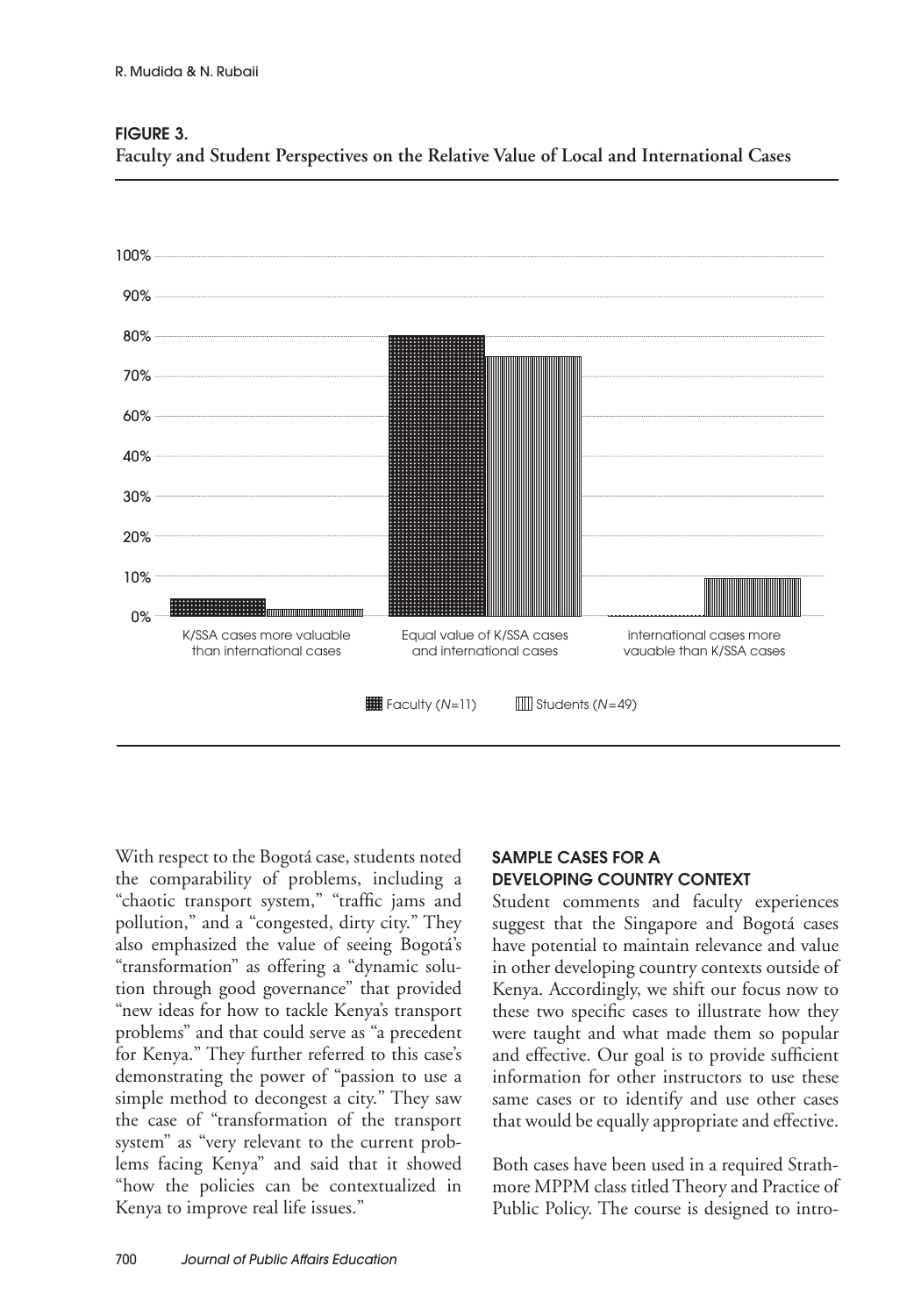duce students to the main concepts and debates in public policy with particular reference to developing countries. Key topics include the nature and role of public policy, theories and models for analyzing public policy, history and development of policy studies and policy analysis, public policy in developed and developing states, the policy process (agenda setting, policy design, decision making, implementation, evaluation), the dynamics of change, failure and success, and the institutionalization of policy analysis in government. The overarching objectives of the course are as follows:

- Analyze the politics, institutions, norms, and actors involved in the agenda setting, legitimating, and decision making of public policy.
- • Study analytical frameworks that explain how the policy-making process works, relates to the substance of policy, and applies to real-world issues.
- Compare public policy processes in developed and developing states.

The two cases are aligned with particular course topics and intended to illustrate particular concepts. The Singapore case is taught as part of the first unit of the semester as a means of introducing students to the application of theory to practice in public policy. The Bogotá case is taught at the very end of the semester amid units devoted to policy implementation, policy evaluation, and factors that influence policy success and failure. As in real-life policy, the cases raise issues that span all stages of the policy process, encompassing problem definition, policy design, selection, implementation, and evaluation, as well as issues of theory and practice, the role of institutions and actors, and technical and financial considerations. In the following section, we highlight the rationale for selecting each case, the learning objectives, what materials are assigned to students in advance, and how the class discussion and activities are structured. We also provide some guidance for using the cases based on our experiences over several years.

# Combating Corruption and Advancing Economic Development in Singapore

The Singapore case is a Harvard Business School case (Reinhardt & Prewitt, 1995). It focuses on the economic transformation of Singapore from a poor, developing country into a developed and economically prosperous one. The case is useful because students often find it very inspirational; when Kenya gained independence in 1963, Singapore was even poorer than Kenya according to key development indicators such as income *per capita*, health, and educational outcomes. The case is structured into several parts: The case first provides a brief history of Singapore. Then it examines the challenges at independence, including the difficulties of forging a common Singaporean identity. Finally, an explanation follows of different economic policies that Singapore pursued in its transformation as well as the many challenges faced in the process.

The students first prepare the case themselves. Key issues that the case tries to bring out are threefold: First, students seek to understand what factors contributed to Singapore's success. In the 1950s and 1960s, different developing countries chose different developmental paths distinguished by aspects such as degree of export orientation. Three decades later, one could talk about development lessons and how countries taking different paths had performed. Singapore as one of the most successful East Asian economies has a lot to offer in terms of policy lessons for developing countries in general. Second, students gain an understanding of the challenges that Singapore has faced and how it has overcome them. The main point here is that public policy proceeds in a nonlinear fashion, with many unexpected challenges, but that such challenges can be addressed in a focused way. Third, students are expected to draw lessons for Kenya from the case. Here, it is vital to emphasize that inferring lessons for Kenya does not mean that all policies undertaken in Singapore are exactly applicable to the Kenyan context. Even so, though policy details may not be directly transplanted from one situation to another, sometimes the broad process of policy making is what is critical to understand.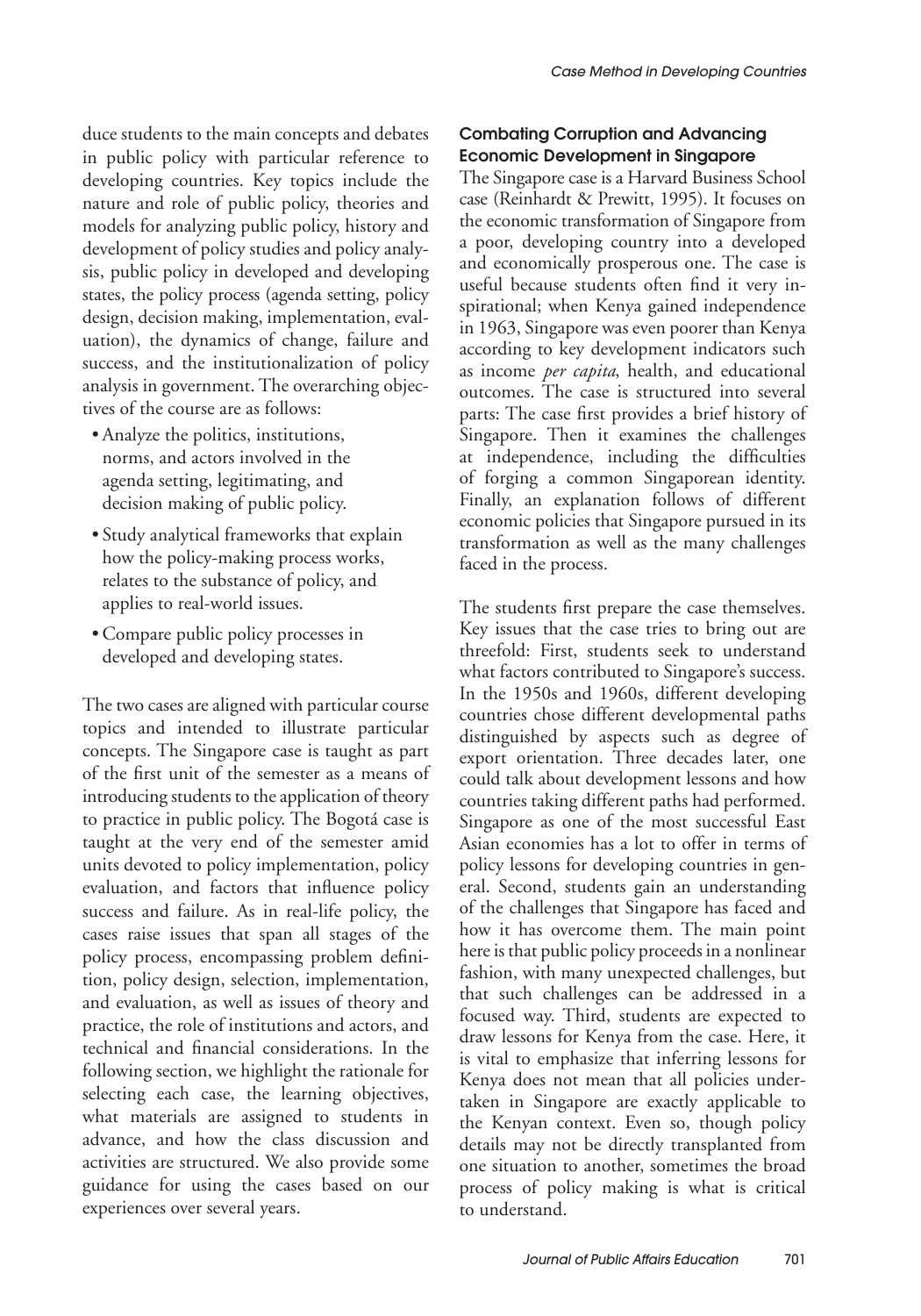Faculty give students preparation questions for the case specifically based on the issues above. The students prepare for the case discussion both individually and in small groups. Students then discuss the case with the instructor in a plenary session; students provide answers to the preparation questions, and this forms a basis for detailed discussion in which the instructor critically evaluates each student's contribution.

Students who know Singapore as it is today are often surprised by its difficult start at the beginning of the 1960s, having been an extremely poor country, expelled from the Malaysian federation, and extremely small in size. The odds seemed completely stacked against the country, and its prospects appeared very bleak. The challenges faced by Singapore in its economic transformation provide a reality check on the difficulties often faced during broad-based change in developing countries.

When the case was initially taught, focus was on reading of the case itself and subsequent discussion. More recently, the instructor has incorporated of video clips about the Singapore story that promote more insightful discussion. The instructor introduces the video clips at appropriate points during student discussion. For example, when students mention the inspirational leadership of Prime Minister Lee Kuan Yew, the instructor plays clips from Lee's key speeches so that students can better understand his vision from hearing him articulate it himself. Other video clips show images of Singapore both at independence and more recently (underscoring the transformation) and feature other top Singaporean public policy officials talking about the country's policies and trajectory. Adding the clips was a major pedagogical improvement, achieved after teaching the case several times and after learning from visiting international faculty who tended to use more videos in their presentations, to good effect.

# Buses, Bikes, and More in Bogotá, Colombia

The transformation of Bogotá beginning in the mid-1990s—from a violent, chaotic, congested, and polluted city to a world-class destination

known for its public transportation system, network of bicycle paths, and a multitude of high-quality shared public spaces—is well documented in academic and popular sources. The case provides numerous lessons regarding policy design, funding and implementation, the interconnectedness of public problems, the value of changing minds as well as behaviors, and the role of policy leaders as change agents. The MPPM students at Strathmore find the case particularly relevant because they recognize many of the same circumstances in Nairobi as those that formerly existed in Bogotá.

The case focuses on the Transmilenio Bus Rapid Transit system and the Ciclovia and Cicloruta programs, as well as related programs initiated during the mid- to late-1990s and expanded since then. As of 2015, the Transmilenio system included 115 stations, nine trunk lines in which 1,262 articulated and bi-articulated buses travel 84 kilometers of designated lanes, and 83 feeder lines in which 500 conventional buses travel more than 660 kilometers. Transmilenio moves more than 1.4 million people per day at close to 29 kilometers per hour. It was designed and is operated by a public-private partnership that assigns initial construction, infrastructure maintenance and expansion, and scheduling and real-time monitoring duties to a city agency created for that purpose. Bus purchase, operations and maintenance, and fare collection are assigned to private vendors selected through a competitive bidding process. Transmilenio is augmented by Cicloruta, a 300-kilometer network of bike paths (the most extensive in any Latin America country) linked to the transit stations. Bogotá also developed a vibrant recreational bike program called Ciclovia. Every Sunday and holiday (72 times per year), 121 kilometers of major roads are closed to motorized vehicles to allow pedestrian, bicycle, and other forms of nonmotorized activity to occur safely; the program also provides exercise classes, entertainment, and other social events in the city's parks. Ciclovia serves 600,000–120,000 users per Sunday and is credited with creating a greater sense of community as well as a healthier population.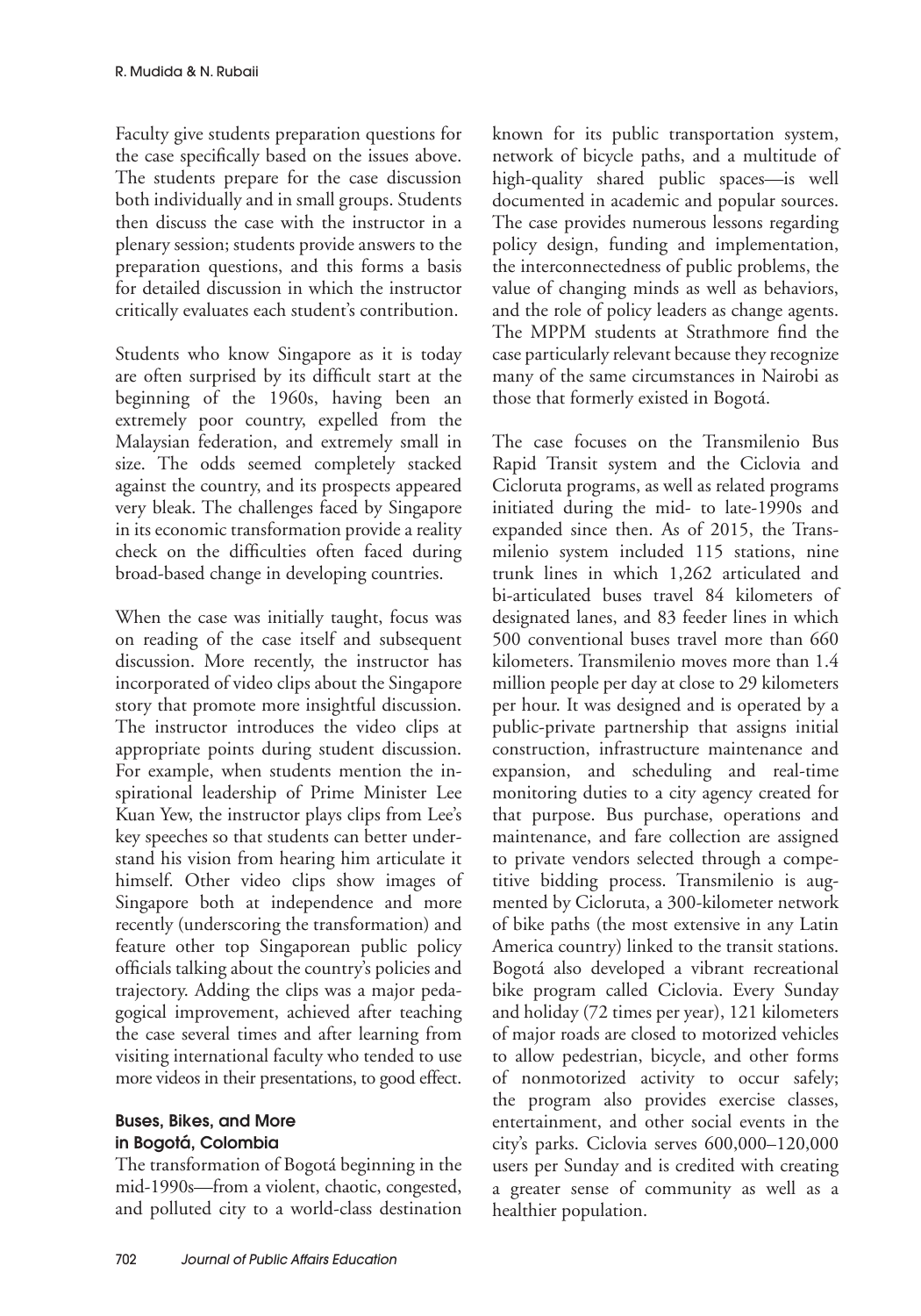Teaching the case involves assigned readings in advance of class sessions, videos shown during class, structured discussions, and group activities. Because the MPPM program serves practicing professionals who work full-time while attending class three nights per week, instructors should adjust the volume of reading accordingly. Many good readings exist, and instructors can select assignments based on the issues they want to emphasize. At a minimum, readings should include those that provide basic background information (e.g., Ardila, 2007; Ardila & Menckhoff, 2002; Cervero, Sarmiento, Jacoby, Gomez, & Neiman, 2009; Hidalgo & Graftieaux, n.d.; UN Development Programme, 2012). Additional readings can emphasize technical design decisions (Valderrama & Beltran, 2007); the broader sustainability perspective (Teunissen, Sarmiento, Zuidgeest, & Brussel, 2015); evaluations of user satisfaction (Hidaglo, Pereira, Estupinan, & Jimenez, 2013); assessments of various initiatives' economic (Montes et al., 2011), environmental (Turner, Kooshan, & Winkelman, 2012), or health benefits (Torres, Sarmiento, Stauber, & Zarama, 2013); and comparisons of Bogotá's policies with those elsewhere (Montes et al., 2011).

With the readings as a common basis of understanding, we begin by comparing the countries of Colombia and Kenya and the cities of Bogotá and Nairobi, using maps and data to illustrate geographic, economic, political, historical, and demographic similarities and differences. Students then provide their initial impressions of the various policy changes enacted in Bogotá based on the readings. Invariably, students express interest because they recognize the issues of traffic congestion, pollution, excessive commuting times, unsafe streets for pedestrians and cyclists, absence of sidewalks, and heavy reliance on small, privately operated, and poorly maintained microbuses or vans (matatus) for public transit. Students also tend to express doubt that the changes in Bogotá are possible in Nairobi because of extensive corruption and the depth of the problem in Kenya. Pessimistic student reactions provide the perfect entrée to the videos, which challenge that perception.

The first video is the one-hour documentary *Cities on Speed: Bogota Change / The Inspiring Story of Antanas Mockus*. The video illustrates the extreme level of violence present in Bogotá and the ways in which the mayoral candidacies and terms of Antanas Mockus and Enrique Peñalosa managed to both overcome and change the culture of violence. The video personalizes these leaders, who served as key change agents. More important, the film illustrates that the starting point for Bogotá's transformation was in many ways much worse than Nairobi's situation, and this provides the students with a sense of possibility.

Three more videos are shown in subsequent classes, interspersed with discussions and exercises. A TED video by Enrique Peñalosa, *Why Buses Represent Democracy in Action*, frames transportation in terms of equity, poverty reduction, and quality of life. This helps illustrate the interconnectedness of public problems, which often cannot be solved through single-pronged approaches. This video also provides a philosophical basis for the Transmilenio design issues described in the readings. A 31/2-minute *New York Times* video, *The Buses of Bogota*, provides more recent (2009) images of the Transmilenio system and testimonials from users, giving a street-level view of how the system is working. The final video, *Streetfilms: Ciclovia, Bogot*á*, Colombia*, is a 2007 film by Clarence Eckerson Jr. that, in less than 10 minutes, conveys the popularity and creativity of Ciclovia and why it has become the model for the developing world.

Interspersed with the videos are class discussions, presentations of information about related policies in Bogotá (e.g., *Pico y Placa*, literally "Peak and Placard," which limits driving during peak hours according the last digit on a license plate). Class time also includes small group exercises designed to allow for the explicit application of theory to the cases, specifically theories related to factors that contribute to and inhibit policy change, that affect policy success and failure, that establish conditions necessary for sustained policy suc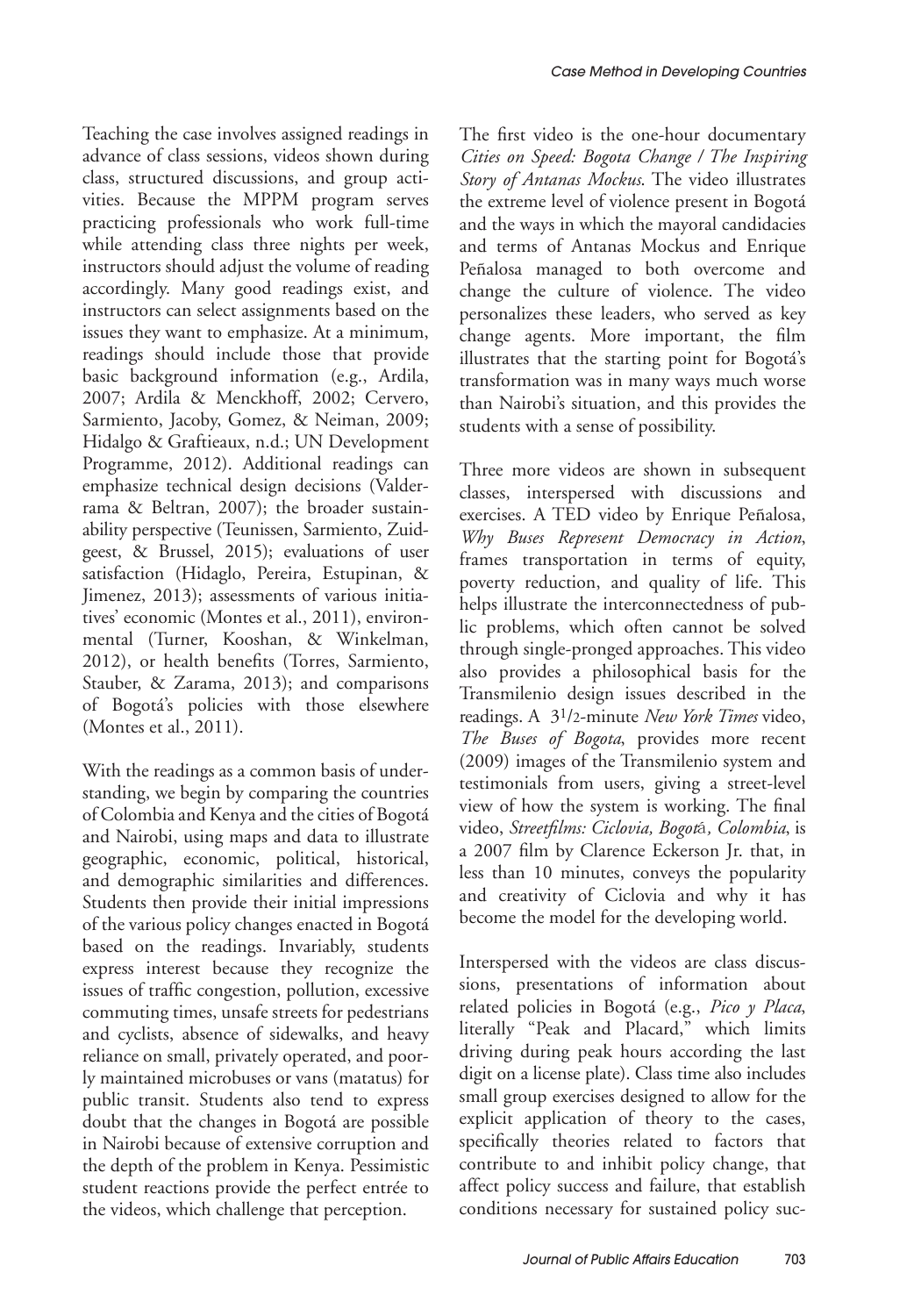cess, and that influence transferability of policy or the effectiveness of policy diffusion efforts.

Throughout the entire process, emphasis is on lessons (regarding policy process and substantive issues) that may be applicable to the Kenyan context. Student participation in classes is active and enthusiastic. Over the course of the multiple sessions, student attitudes notably transition from skepticism to tempered optimism, their attention to policies shifts from a general overview to specific details, and their understanding of the case evolves from a narrow focus on public transit to broad notions of sustainable development. Students end in appreciating how the Bogotá example reflects a culture of citizenship and promotes social, economic, and political equity that extends beyond traditional economic measures of development.

# DISCUSSION AND RECOMMENDATIONS FOR INSTRUCTORS

We began by asking several questions about the relative value of international cases as a teaching tool within developing countries. As a means of identifying lessons learned through this research, it is useful to revisit those questions. In particular, we asked, Can specific policy actions in response to corruption in Asia or public transit challenges in Latin America be replicated in the Kenyan context? Or is the broad process of addressing the problems in such cases more critical than their detailed handling? In short, what is the best way to use international cases in public policy programs so as to enhance the effectiveness of using cases? Do international cases serve a different purpose than more local ones? Do students recognize and value the role of international versus local cases differently?

Student reactions to the cases from Singapore and Bogotá suggest that both the broad decision processes discussed as well as the policy details were relevant and valuable. Students were able to juxtapose current circumstances in Nairobi with the examples from Asia and Latin America with relative ease. They quickly identified similarities in economic and political circumstances

as well as in policy needs. With guidance from the instructor, they were also able to critically evaluate logistical constraints as well as the potential for policy diffusion. As they learned about the actions of individuals and groups, and the details of specific policy instruments, students were able to select which they could envision being effective in Kenya and to discuss the roles they could play in their respective organizations to advance similar changes.

The findings of our research both reinforce earlier studies and uniquely contribute to discussions about how to use cases in a developing country context. Our survey results reinforce the general value of the case approach. With respect to the case method as pedagogy, one student noted that "the case study method is so interesting and informative. [It] makes learning easier and interesting. I got a glimpse of what I would otherwise not have known. The cases are so well researched and written. Best part is they are REAL." Another remarked, "Case studies are the best learning method—they are real, relevant, applicable." In the words of another student, the case method "has been the most effective form of learning as it has connected theory to actual practice. It is easier to remember theory through everyday occurrence."

Our findings support the importance of both local and international settings. From case studies, policy students learn "what works when, where and how, and what to avoid in their local settings." As one student aptly summarized, "Cases from Kenya and other Sub-Saharan African countries speak to what we are experiencing on a day-to-day basis, [and] international cases then help in comparison of the two environments and lesson sharing/ learning." In their summary remarks, several students focused on the value of both international and local cases. One student indicated that the international cases "allow me to travel (in my mind)" and another referred to the international cases as "very relevant" and "offering the possibility of replication in the Kenyan context" based on "what worked and did not work."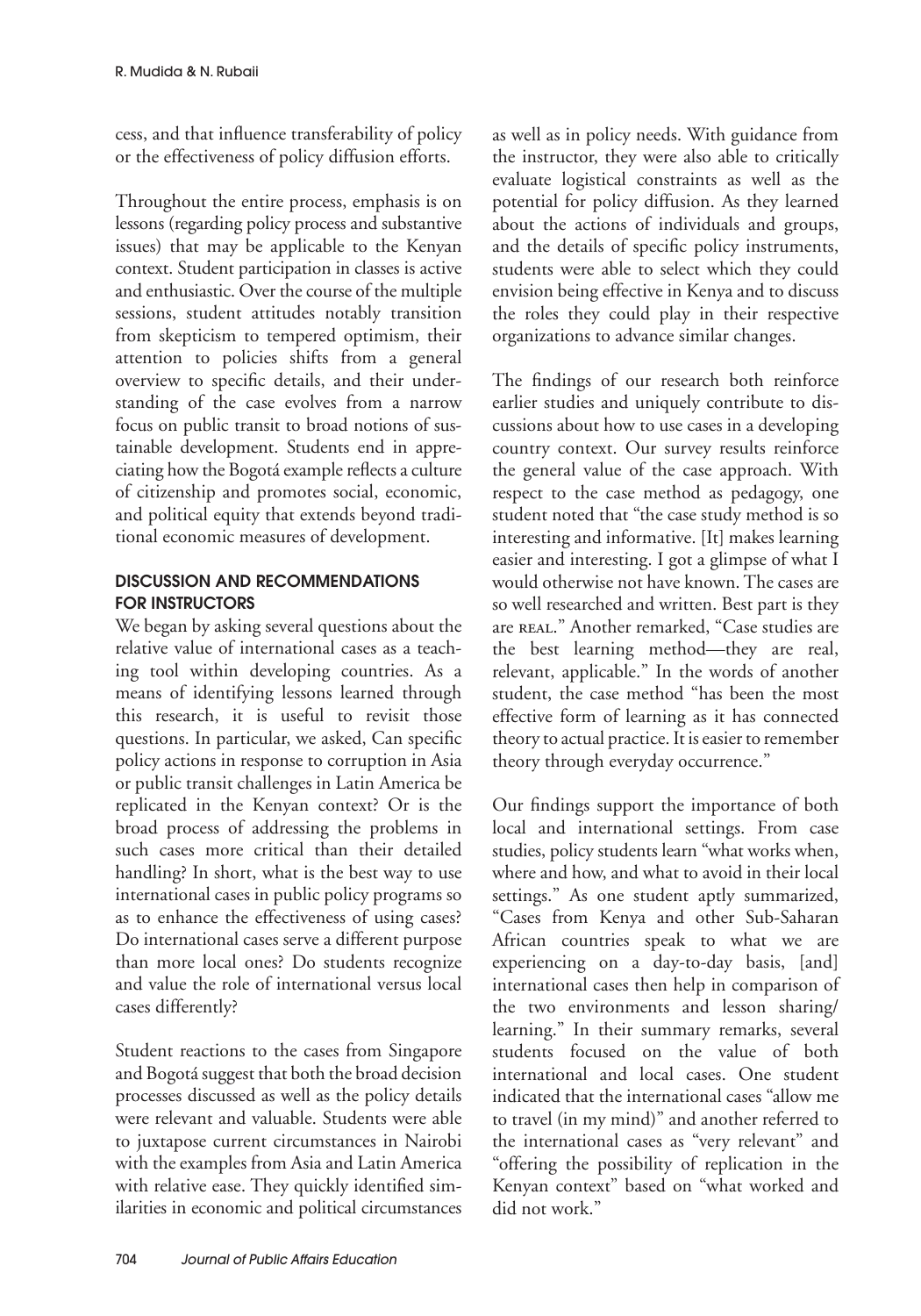Feedback from students also demonstrates that they see a distinct and important role for international cases, which should inform their selection. The practitioner students in Strathmore's MPPM program were not interested in international cases solely as a means of learning about other parts of the world or best practices from incomparable settings. They were interested in examples of both successful and unsuccessful policy change efforts from contexts that shared enough in common with Kenya so as to make them realistic models. In particular, students were interested in cases from other developing countries that illustrated the potential to overcome social, political, and economic obstacles similar to those facing Kenya, in particular those related to decentralization and corruption.

Student comments also suggest opportunities for improvement in case instruction; for example, moving away from text-only case presentations to incorporate multimedia formats and ensuring that case analysis involves discussion beyond individual analyses. Several students indicated a preference for limiting the amount of reading for a case, ensuring that cases are not too technical, including visual aids, and allowing sufficient time for "interrogating" and "contextualizing" the cases. Regarding the format of case instruction, a student said, "The cases are amazing learning tools/instruments. I noticed the guest [international] lecturers adopt the use of visual tools (e.g., videos that break the monotony of text and make class more enjoyable). Strathmore lecturers can borrow a thing or two, those TED videos work wonders!" In response to these comments, several Kenyan faculty have begun to incorporate short video clips as part of their cases.

Finally, our research supports previous findings about the importance of selecting cases that are relevant, are based in real-world situations, and offer timely lessons for the practicing professional. The real contribution of our work is what *relevance* means within a developing country context. For a program based in a developing country, the key is to identify cases that are set

in a comparable developing or recently developed country, that address policy problems that are also being experienced in the local context, that may include some setbacks and failures but that ultimately show progress, and most important, that provide students with a sense of optimism and hope by virtue of demonstrating examples from comparable or even more severe situations. In the language of the literature on development, the best cases illustrate reduction of absolute poverty and the poverty gap (Todaro & Smith, 2015), improvement in quality of life (Sen, 1999), and a transition from extractive to inclusive institutions (Acemoglu & Robinson, 2012).

Based on our research, we offer four specific recommendations to faculty interested in using the case methodology when teaching public policy in a developing country:

- 1. Use a balance of local and international cases, drawing the international cases from other developing or recently developed countries.
- 2. Select cases that document policy change over time so as to illustrate the inevitable mix of policy successes and failures that might not be evident from a snapshot at a single point in time.
- 3. If multimedia cases do not exist, create them by bringing together a variety of source materials around the same policy example.
- 4. Recognize the dual role that cases serve in both providing technical policy ideas and inspiring hope about the potential to overcome seemingly insurmountable challenges, and facilitate case discussions accordingly.

The key to effective use of the case methodology in any context is the careful selection of cases to ensure relevance to the course and organizational, sector, or country context. In a developing country context, relevance is easier to achieve through the use of cases from other developing or recently developed countries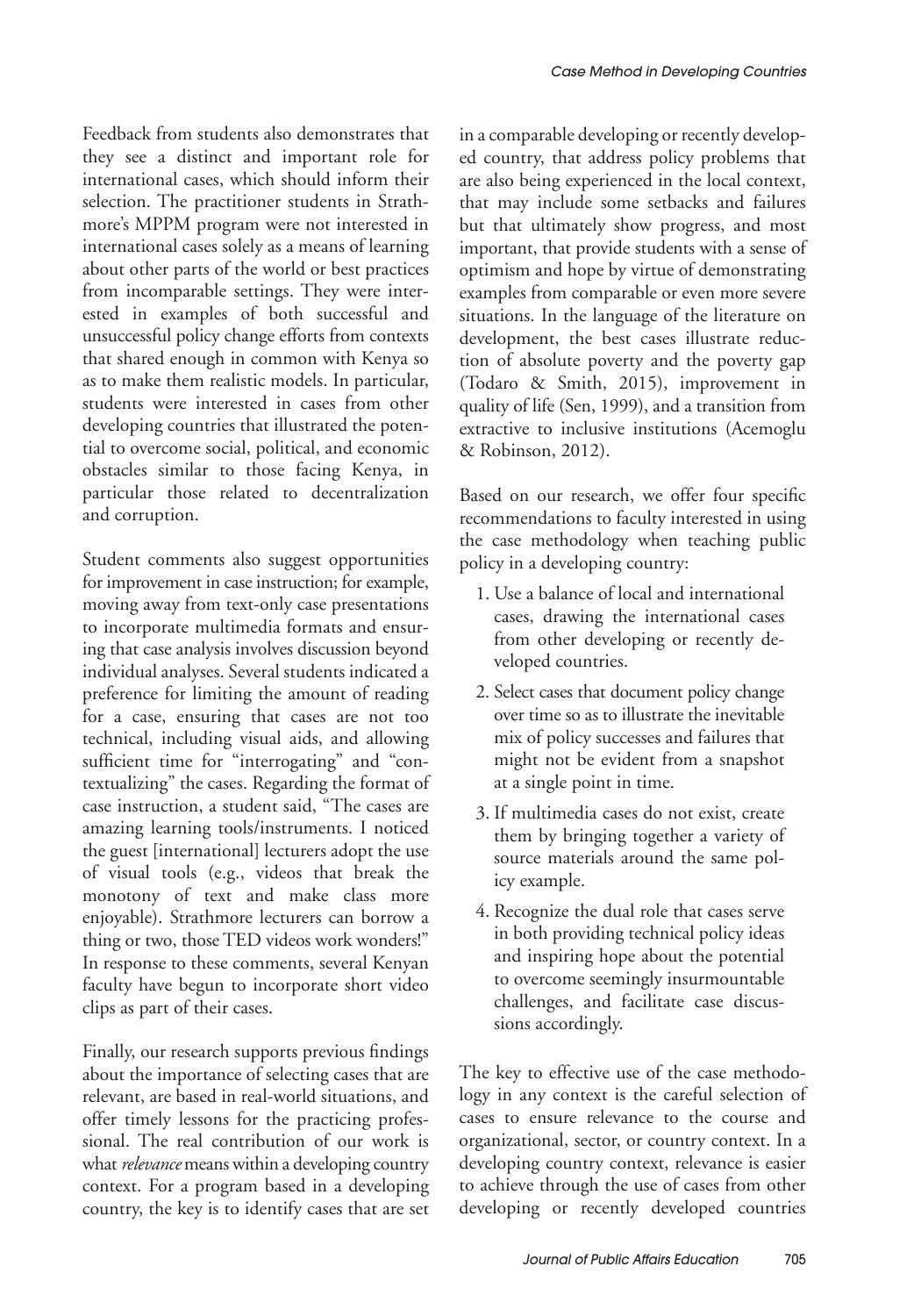because these offer transferable lessons, unlike cases from the United States, which students often perceive as presenting unattainable processes and results. International cases, if selected appropriately, can offer considerable benefits in the teaching of public policy in a developing country. Public policy professionals in developing countries are keen to learn from cases that contribute to a sense of optimism about the potential for change.

#### **REFERENCES**

- Acemoglu, D., & Robinson, J. A. (2012). *Why nations fail: The origins of power, prosperity, and power.* London, UK: Profile Books.
- Ardila, A. (2007). How public transportation's past is haunting its future in Bogotá, Colombia. *Transportation Research Record: Journal of the Transportation Research Board*, *2038*, 9–15.
- Ardila, A., & Menckhoff, G. (2002). Transportation policies in Bogotá, Colombia: Building a transportation system for the people. *Transportation Research Record: Journal of the Transportation Research Board*, *1817*, 130–136.
- Bardhan, P., & Mookherjee, D. (2006). *Decentralization and local governance in developing countries: A comparative perspective.* Cambridge, MA: MIT Press.
- Barrows, H. S., & Tamblyn, R. M. (1980). *Problembased learning: An approach to medical education*. New York: Springer.
- Branch, D. (2011). *Kenya: Between hope and despair, 1963–2011.* New Haven, CT: Yale University Press.
- *The buses of Bogota* [Video]. (2009). Available from https:// www.youtube.com/watch?v=cU6ImWY4IBc.
- Careaga, M., Rubaii, N., & Leyva, S. (2016). Beyond the case method in public affairs education: Unexpected benefits of student-written cases. *Journal of Public Affairs Education*, *23*(1).
- Cervero, R., Sarmiento, O. L., Jacoby, E., Gomez, L. F., & Neiman, A. (2009). Influences of built environments on walking and cycling: Lessons from Bogotá. *International Journal of Sustainable Transportation*, *3*(4), 203–226.
- Chetkovich, C., & Kirp, D. (2001). Cases and controversies: How novitiates are trained to be masters of the public policy universe. *Journal of Policy Analysis and Management*, *20*(2), 283–314.
- Christensen, C. M., & Carlile, P. R. (2009). Course research: Using the case method to build and teach management theory. *Academy of Management Learning and Education*, *8*(2), 240–251.
- *Cities on speed: Bogota change/the inspiring story of Antanas Mockus* [Video]. (2013). Available from https://www.youtube.com/watch?v=33-4NRpowF8.
- Cloete, F., & de Coning, C. (Eds). (2015). *Improving public policy: Theory, practice and results* (3rd ed.). Pretoria, South Africa: Van Schaik Publishers.
- Cloete, F., Wissink, H., & de Coning, C. (2006). *Improving public policy: From theory to practice*. Pretoria, South Africa: Van Schaik Publishers.
- Constitution of Kenya Review Commission. (2005). *The final report of the Constitution of Kenya Review Commission.* Nairobi, Kenya: CKRC.
- Eckerson, C., Jr. (2007). *Streetfilms: Ciclovia, Bogotá, Colombia* [Video]. Available from http://www. streetfilms.org/ciclovia.
- Feldman, M. S., & Khademian, A. (1999). The class as case: "Reinventing" the classroom. *Journal of Policy Analysis and Management*, *18*(3), 482–502.
- Foster, R. H., McBeth, M. K., & Clemons, R. S. (2010). Public policy pedagogy: Mixing methodologies using cases. *Journal of Public Affairs Education*, *16*(4), 517–540.
- Gini, A. R. (1985). The case method: A perspective. *Journal of Business Ethics*, *4*(4), 351–352.
- Hidalgo, D., & Graftieaux, P. (n.d.). *Case Study Transmilenio, Bogotá, Colombia*. Washington, DC: The World Bank. Retrieved from http://siteresources. worldbank.org/inturbantransport/resources/ Hidalgo-Graftieaux-BOGOTA.pdf.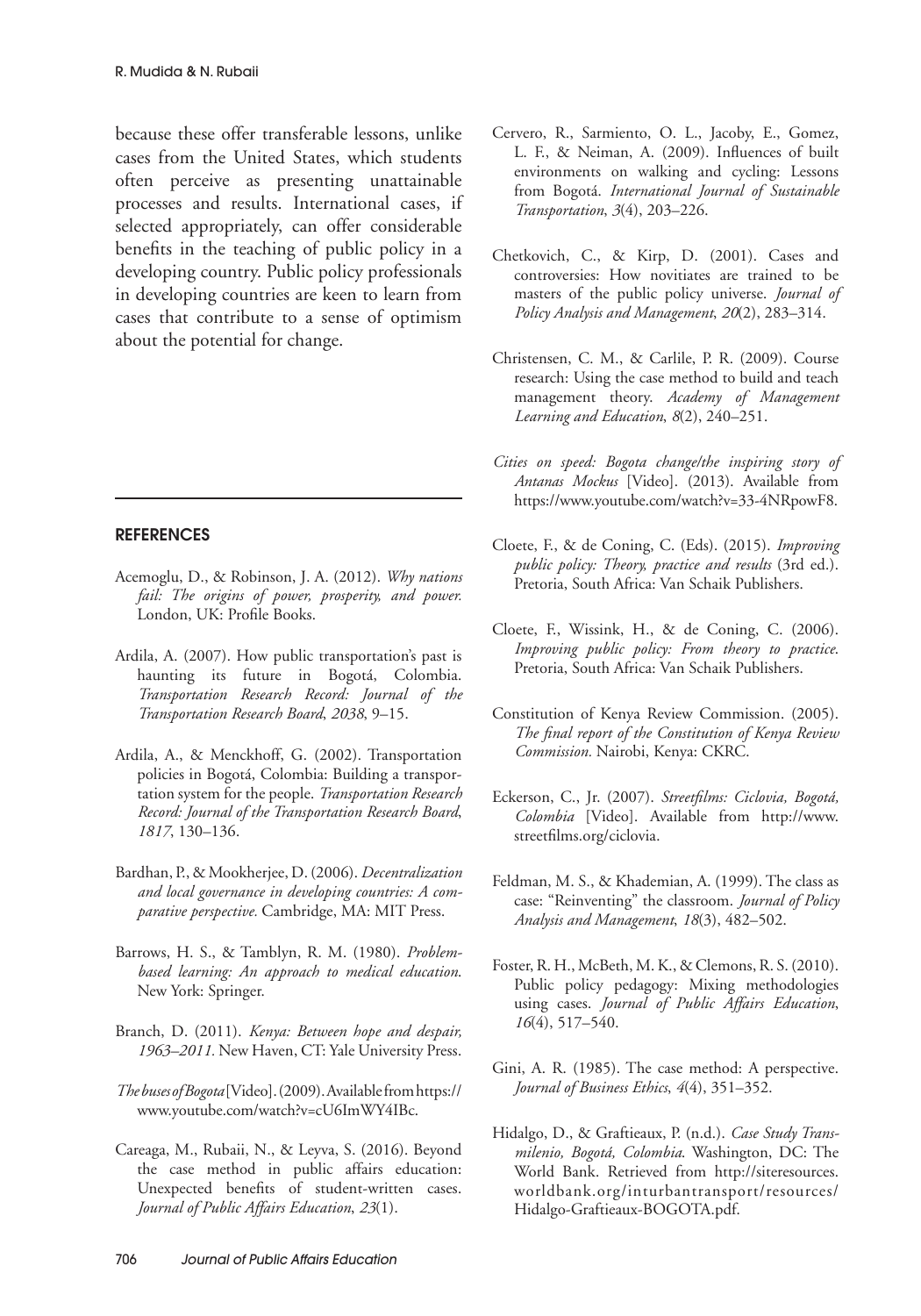- Hidalgo, D., Pereira, L., Estupinan, N., & Jimenez, P. L. (2013). TransMilenio BRT system in Bogota, high performance and positive impact: Main results of an ex-post evaluation. *Research in Transportation Economics*, *39*(1), 133–138.
- Kim, S., Phillips, W. R., Pinsky, L., Brock, D., Phillips, K., & Keary, J. (2006). A conceptual framework for developing teaching cases: A review and synthesis of the literature across disciplines. *Medical Education*, *40*, 867–876.
- Kimball, B. A. (1995). *The emergence of case method teaching, 1870s–1990s: A search for legitimate pedagogy*. Bloomington: Poynter Center, Indiana University.
- Lawrence, P. R. (1953). The preparation of case materials. In K. R. Andrews (Ed.), *The case method of teaching human relations and administration* (pp. 215–224). Cambridge, MA: Harvard University Press.
- Merseth, K. K. (1991). The early history of case-based instruction: Insights for teacher education today. *Journal of Teacher Education*, *42*(4), 243–249.
- Merseth, K. K. (1996). Cases and case methods in teacher education. In J. Sikula (Ed.), *Handbook of research on teacher education* (2nd ed., pp. 722–744). New York, NY: Macmillan.
- Michel, N., Carter, J. J., III, & Varela, O. (2009). Active versus passive teaching styles: An empirical study of student learning outcomes. *Human Resource Development*, *20*(4), 397–418.
- Montes, F., Sarmiento, O. L., Zarama, R., Pratt, M., Wang, G., Jacoby, E., et al. (2011). Do health benefits outweigh the costs of mass recreational programs? An economic analysis of four Ciclovía programs. *Journal of Urban Health*, *89*(1), 153–170.
- Morse, R. S., & Stephens, J. B. (2012). Teaching collaborative governance: Phases, competencies, and case-based learning. *Journal of Public Affairs Education*, *18*(3), 565–584.
- Morse, K., & Struyk, R. J. (2006). *Policy analysis for effective development: Strengthening transition economies*. Boulder, CO: Lynne Rienner.
- Mudida, R. (2015). *Structural sources of constitutional conficts in Kenya*. Saarbrucken, Germany: Scholar's Press.
- Peñalosa, E. (2013). *Why buses represent Democracy in action* [Video]. Available from https://www.ted.com/

talks/enrique\_penalosa\_why\_buses\_represent\_ democracy\_in\_action.

- Perkins, D. H., Radelet, S., & Lindauer, D. L. (2013). *Economic development* (7th ed.). New York, NY: W. W. Norton.
- Reinhardt, F. L., & Prewitt, E. (1995). *Singapore* (Case Number 9-793-096). Retrieved from Harvard Business School Case Collection: http://www.hbs. edu/faculty/Pages/item.aspx?num=23291.
- Salemi, M. K. (2002). An illustrated case for active learning. *Southern Economic Journal*, *68*(3), 721–731.
- Sen, A. (1999). *Development as freedom*. Oxford, UK: Oxford University Press.
- Spangler McBride, J. (1984). The case method in architecture education. *Journal of Architectural Education*, *37*(3/4), 10–11.
- Teunissen, T., Sarmiento, O., Zuidgeest, M., & Brussel, M. (2015). Mapping equality in access: The case of Bogotá's sustainable transportation initiatives. *International Journal of Sustainable Transportation*, *9*(7), 457–467.
- Todaro, M. P., & Smith, S. C. (2015). *Economic development* (12th ed.). Harlow, UK: Pearson.
- Torres, A., Sarmiento, O. L., Stauber, C., & Zarama, R. (2013). The Ciclovia and Cicloruta programs: Promising interventions to promote physical activity and social capital in Bogotá, Colombia. *American Journal of Public Health*, *103*(2): e23–e30.
- Turner, M., Kooshan, C., & Winkelman, S. (2012). *Case study: Colombia's Bus Rapid Transit (BRT) development and expansion*. Washington, DC: Center for Clean Air Policy. Retrieved from http://ccap. org/assets/Case-Study-Colombias-Bus-Rapid-Transit-BRT-Development-and-Expansion.pdf.
- UN Development Programme. (2012, November). *Bogotá, Colombia Bus Rapid Transit project—Transmilenio: Case study (transportation)*. Retrieved from http://www.esc-pau.fr/ppp/documents/featured\_ projects/colombia\_bogota.pdf.
- Valderrama, A., & Beltran, I. (2007). Diesel versus compressed natural gas in Transmilenio-Bogotá: Innovation, precaution, and distribution of risk. *Sustainability: Science, Practice, and Policy*, *3*(1), 59–67.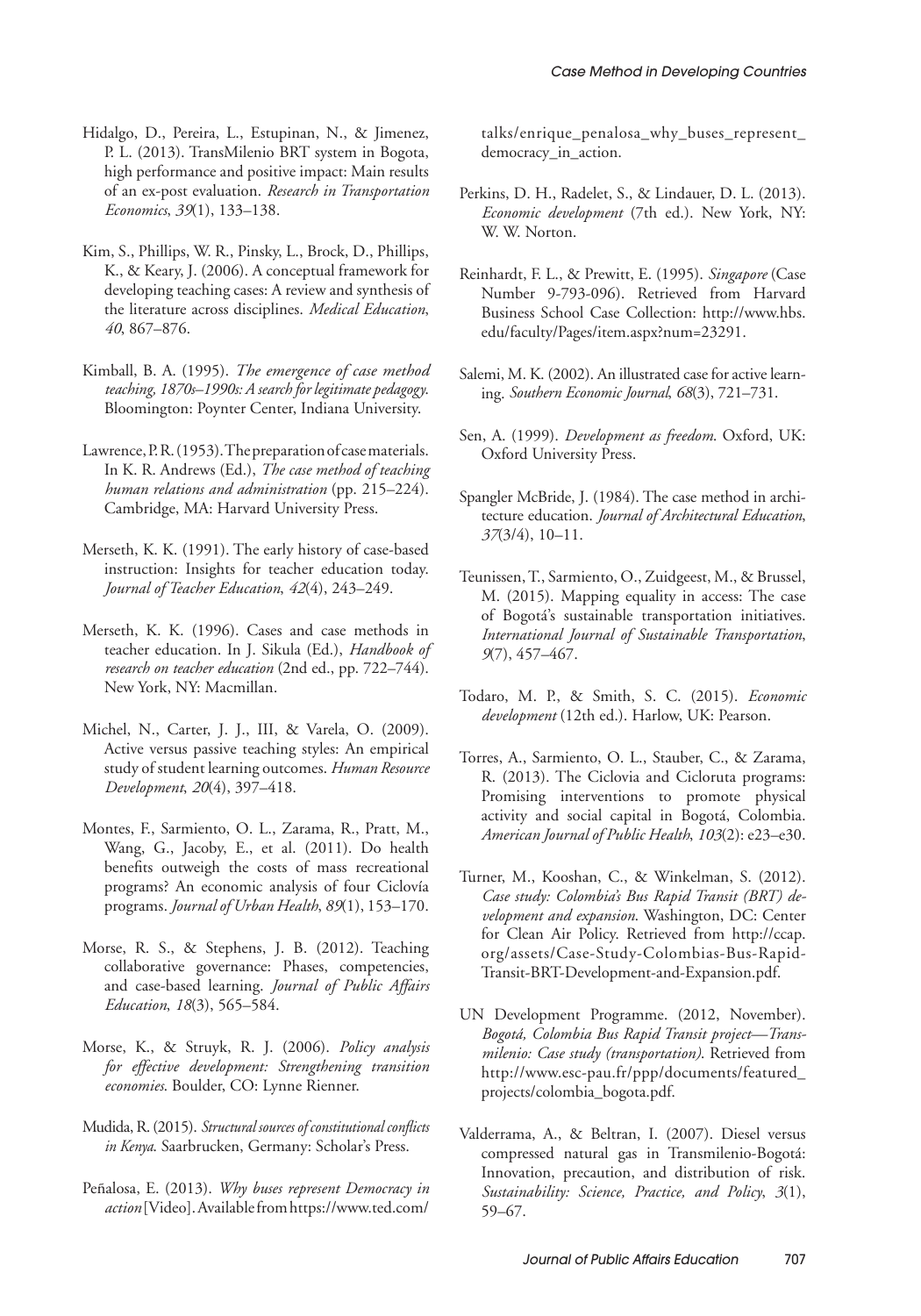- Williams, K., Whiting, R. H., & Adler, R. W. (n.d.). Use of the case method of instruction in special education teacher preparation programs: A preliminary investigation—Linda K. Elksnin. Retrieved from Otago University Research Archive: http://otago.ourarchive.ac.nz/handle/10523/1607.
- Winston, K. (2000). Teaching ethics by the case method. *Journal of Policy Analysis and Management*, *19*(1), 153–160.
- World Bank. 2013. *A background brief on Kenya's devolution*. Washington, DC: World Bank Group. Retrieved from http://documents.worldbank.org/ curated/en/660811468272736040/A-backgroundbrief-on-Kenyas-devolution.

#### ABOUT THE AUTHORS

Robert Mudida is academic director and associate professor of political economy in the Master of Public Policy and Management program at Strathmore Business School in Nairobi, Kenya. His research addresses issues of international political economy, financial management, and constitutional conflict in Kenya.

Nadia Rubaii is associate professor of public administration in the College of Community and Public Affairs and codirector of the Institute for Genocide and Mass Atrocity Prevention (I-GMAP) at Binghamton University, State University of New York. Her research focuses on issues of diversity and cultural competence, innovative pedagogies, and internationalization of public affairs education.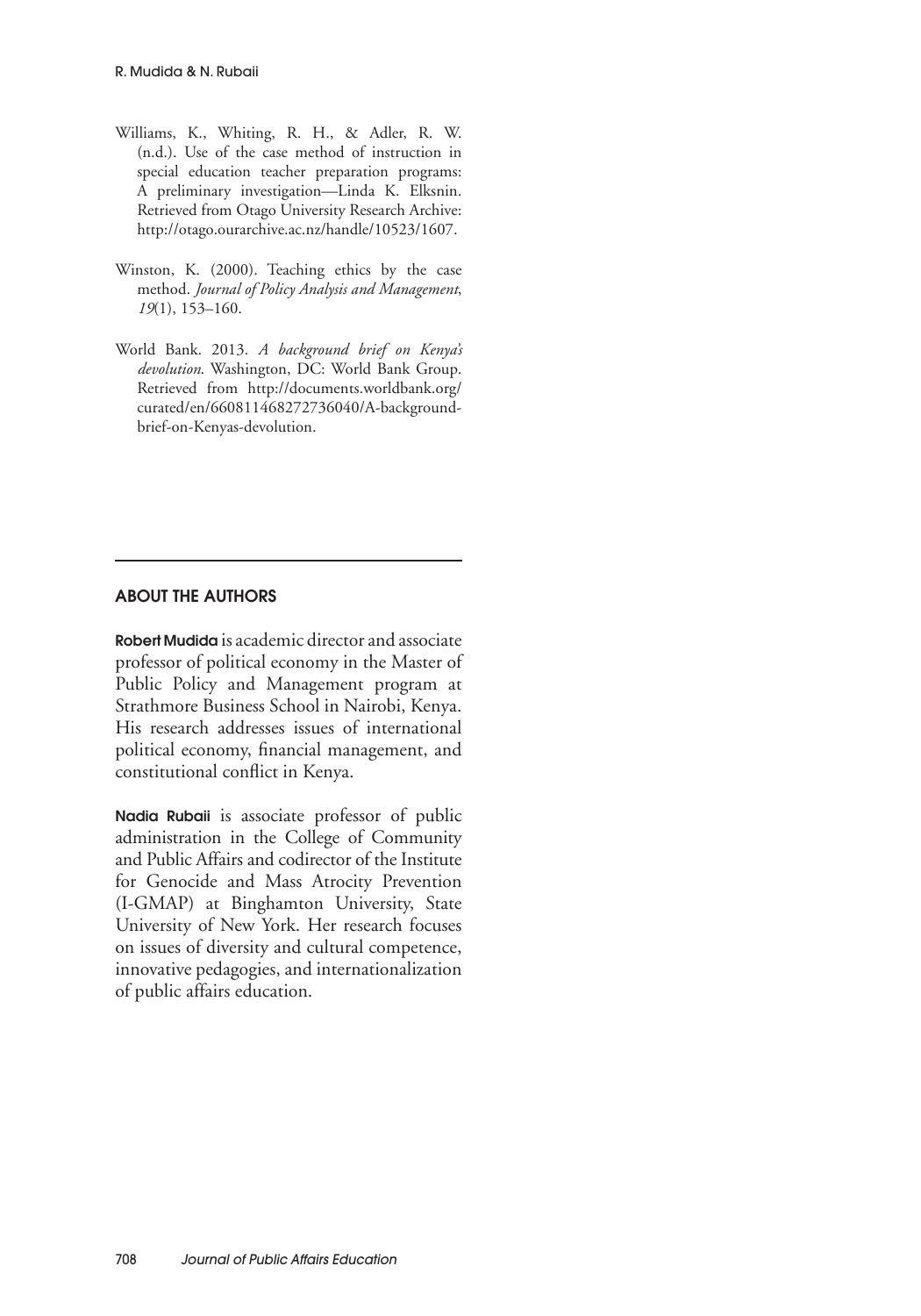# APPENDIX

#### The Survey Instruments

[Note: In the interest of space, we have removed or modified some survey language and formatting, leaving only essential content.]

# The Student Survey

#### *Introduction*

As you know, the MPPM at SBS [Strathmore Business School] systematically uses the case method as part of the pedagogical design and deliberately provides students with cases from different parts of the world. An underlying assumption is that this strategy contributes to the quality of your education in that the cases allow the application of theory to practice and that cases from diverse countries contribute to your ability to identify, evaluate, and apply lessons to the Kenyan context. International cases are also intended to help you develop a more global perspective and engage in more sophisticated analyses of the complex public policy problems of the 21st century. This survey is intended to assess the extent to which your experience as a student corresponds to the program intent. We are interested in your experiences with the use of cases in your MPPM classes and the relative value of cases drawn from different parts of the world. In responding to the questions, please consider *all of the courses* you have completed or are currently taking in the MPPM program.

#### *Definitions*

For the purposes of this survey, please utilize the following definitions of the terms *case* and *international case*.

*case***:** A case is defined as a study of a particular situation, policy decision, or program set in a specific location. Cases are generally written but may also be presented in the form of video, oral presentation by the instructor, or some combination of forms. The key is that they are presented with sufficient detail so as to allow student discussion and analysis of the circumstances, the challenges, and the lessons learned.

*international case***:** Any case from a country outside of Sub-Saharan Africa.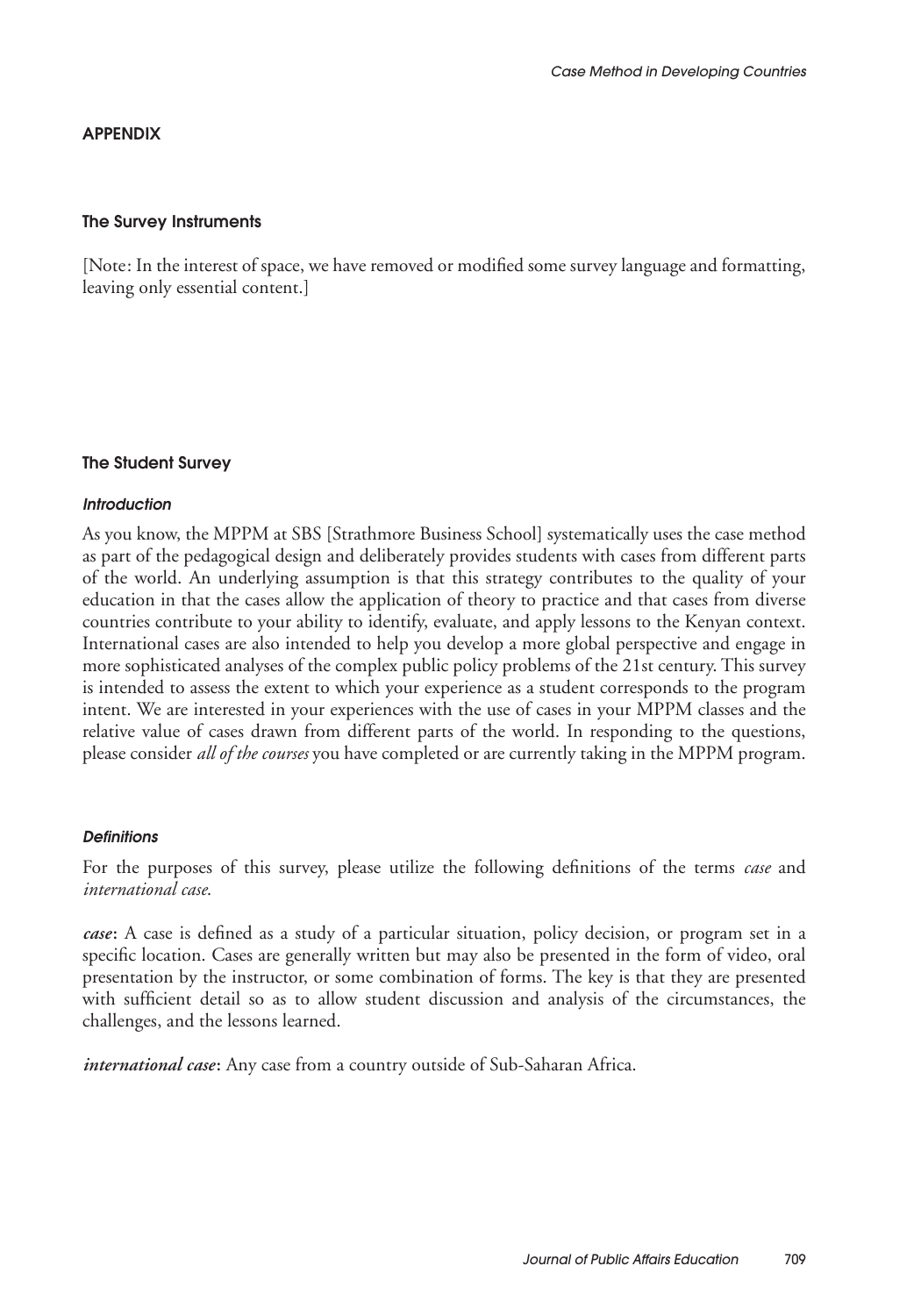#### *Questions*

1. Please use the five-point scale for each of the following regions on each of the listed criteria  $(5=Strongly \text{ agree}; \text{4}=Somewhat \text{ agree}; \text{3}=No \text{ opinion}; \text{2}=Somewhat \text{ disappear}; \text{1} = Strongly$ disagree; 0 = No basis to evaluate because no cases from this region). If you have had exposure to multiple cases from any given region, think about them on average. Regions: (1) Kenya and other countries in Sub-Saharan African; (2) countries in other parts of Africa; (3) countries in Asia; (4) countries in Latin America; (5) the United States; (6) countries in western Europe; (7) countries in all other regions.

# *Criteria:*

- a. The cases have interested me.
- b. The cases have helped illustrate course concepts.
- c. The cases have contributed to my understanding of political processes.
- d. The cases have contributed to my substantive policy issue knowledge.
- e. The cases have been relevant to the Kenyan context.
- f. The cases illustrated lessons applicable in Kenya.
- g. The cases exposed me to different ideas, perspectives, and options from parts of the world I knew little about.
- h. The cases stimulated my interest in learning more about or visiting those countries.
- 2. With respect to the relative value of international cases, which of the following statements best describes your experience as an MPPM student?
	- $\Box$  Cases from Kenya and other Sub-Saharan African countries are more valuable than international cases.
	- $\Box$  Cases from Kenya and other Sub-Saharan African countries are equally as valuable as international cases.
	- $\Box$  International cases are more valuable than cases from Kenya and other Sub-Saharan African countries.
	- $\Box$  Please explain the basis for your response:  $\Box$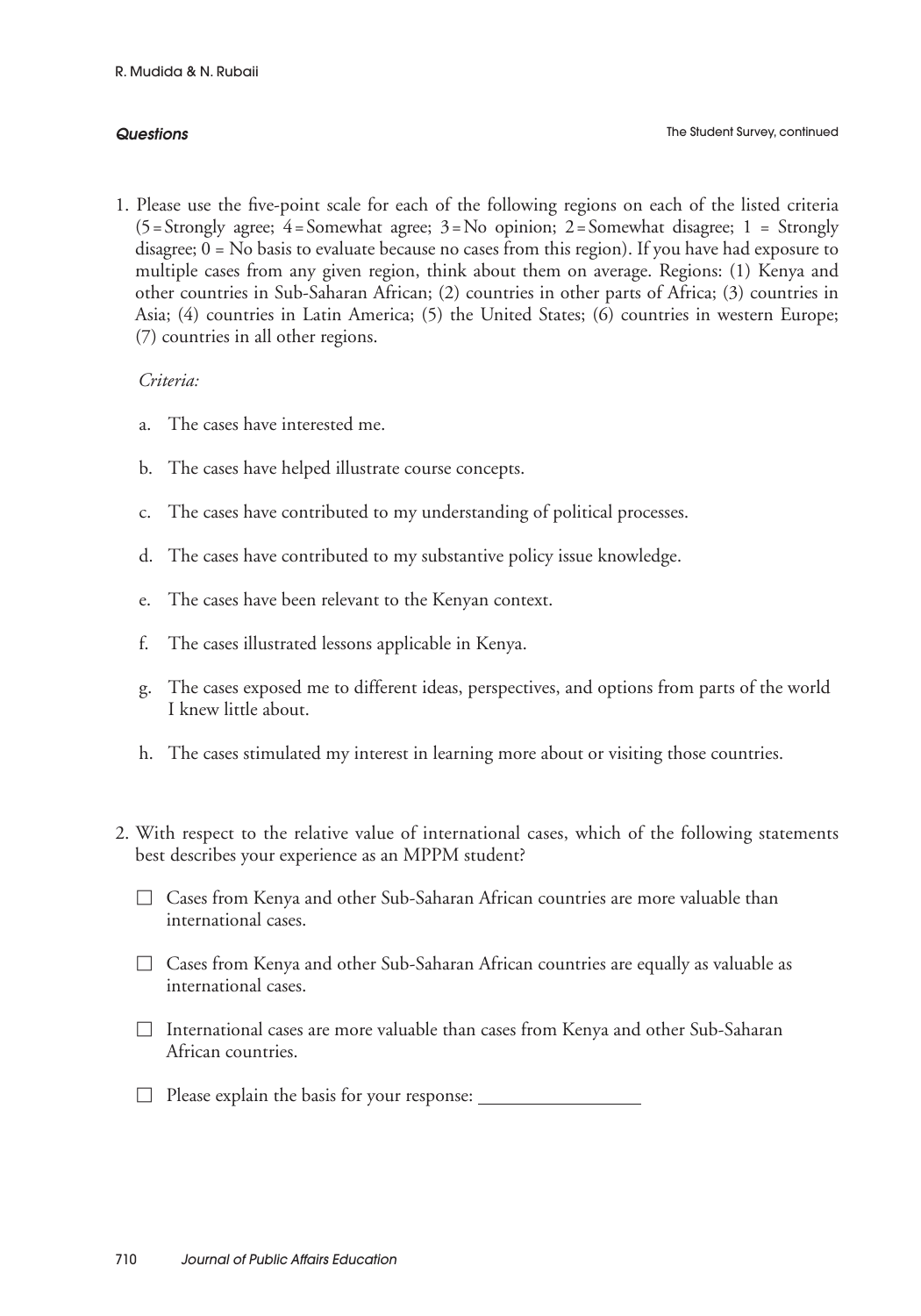- 3. From your perspective, how important are each of the following case characteristics to your sense of the case's usefulness? (Very important, Somewhat important, No opinion, Somewhat unimportant, Not at all important)
	- a. The case is from a country with similar economic characteristics as Kenya.
	- b. The case is from a country with similar political characteristics as Kenya.
	- The case is from a country with similar socio-cultural characteristics as Kenya.
	- d. The case if from a country geographically close to Kenya.
	- e. The case illustrates the course concepts.
	- f. The case allows us to discuss of how theory applies to practice.
	- g. The case exposes me to parts of the world I know little about.
	- h. The case illustrates good practices.
	- i. The case illustrates how good ideas can go wrong.
	- j. The case is in a country I am already familiar with.
	- k. The case deals with an issue related to my job.
	- l. The case illustrates the complexities of public policy.
	- m. Other (please specify)
- 4. Identify the three most interesting and/or useful cases you have used in your classes during your time as a student in the MPPM program. Provide enough information to help us know what case it was (country or region, issue, and course) and explain briefly what made it particularly valuable or memorable. [open-ended]
- 5. What other information would you like to share about your experience with cases as an MPPM student? [open-ended, space provided]

[Demographic information collected from students included current year of MPPM study, gender, sector of employment, number of years of work experience prior to entering the MPPM program, prior experience with the case method, undergraduate field of study, and international travel experience.]